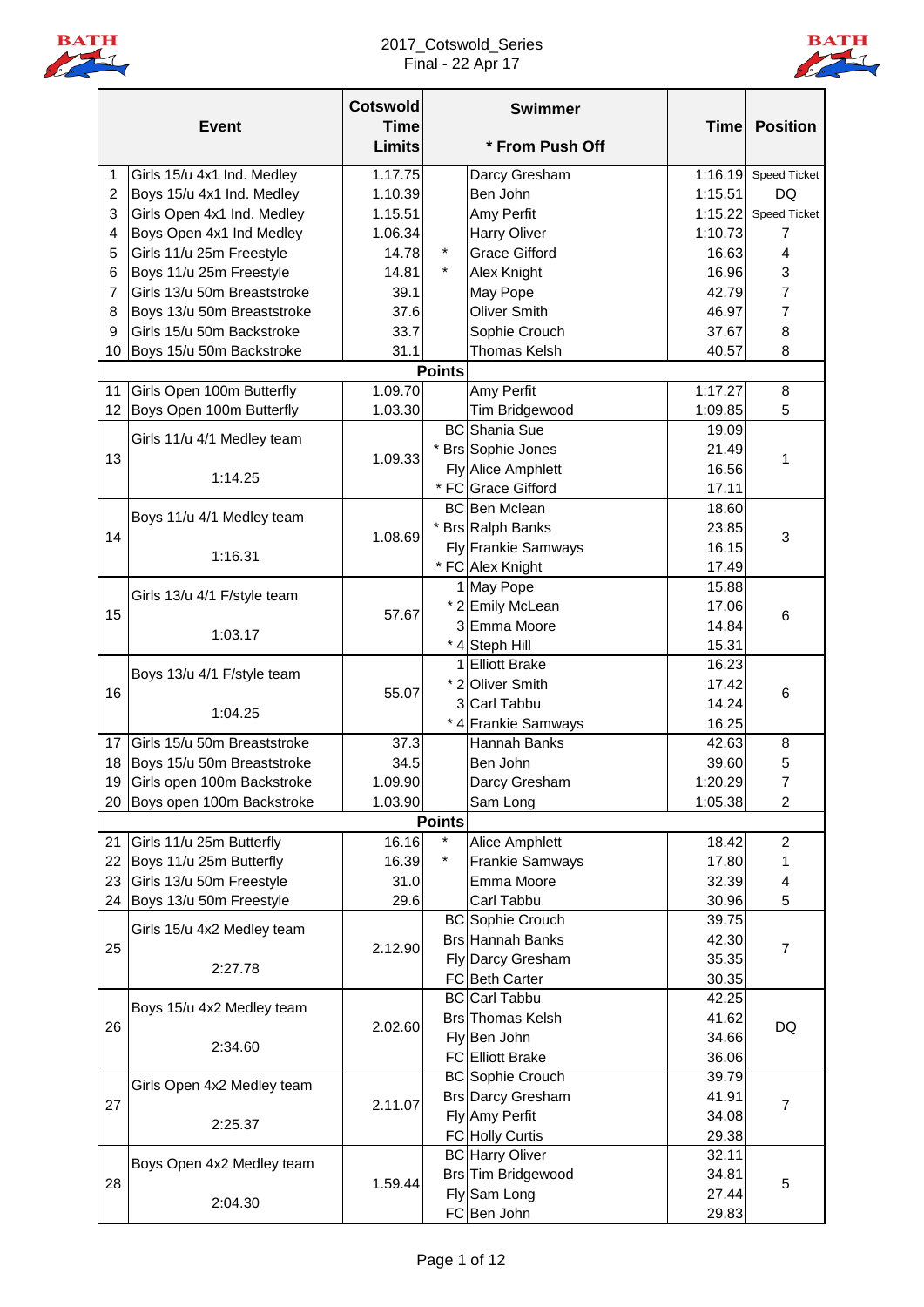

## 2017\_Cotswold\_Series Final - 22 Apr 17



|    |                               | <b>Cotswold</b>              |               | <b>Swimmer</b>         |                |                 |
|----|-------------------------------|------------------------------|---------------|------------------------|----------------|-----------------|
|    | <b>Event</b>                  | <b>Time</b><br><b>Limits</b> |               | * From Push Off        | <b>Time</b>    | <b>Position</b> |
| 29 | Girls 11/u 25m Backstroke     | 18.12                        | $\star$       | Shania Sue             | 19.48          | 3               |
| 30 | Boys 11/u 25m Backstroke      | 18.22                        | $\star$       | <b>Ben Mclean</b>      | 19.57          | 3               |
|    |                               |                              | <b>Points</b> |                        |                |                 |
| 31 | Girls 13/u 50m Butterfly      | 33.8                         |               | Steph Hill             | 34.59          | $\overline{2}$  |
| 32 | Boys 13/u 50m Butterfly       | 32.6                         |               | Carl Tabbu             | 39.15          | 8               |
| 33 | Girls 15/u 50m Freestyle      | 29.7                         |               | <b>Beth Carter</b>     | 30.70          | 1               |
| 34 | Boys 15/u 50m Freestyle       | 27.3                         |               | Ben John               | 31.09          | $\overline{7}$  |
| 35 | Girls Open 100m Breaststroke  | 1.19.20                      |               | Darcy Gresham          | 1:33.54        | $\overline{7}$  |
| 36 | Boys Open 100m Breaststroke   | 1.12.10                      |               | Tim Bridgewood         | 1:15.17        | 3               |
|    | Girls 11/u 4x1 F/style team   |                              |               | 1 Shania Sue           | 16.04          |                 |
| 37 |                               | 59.12                        |               | * 2 Alice Amphlett     | 17.56          | $\overline{2}$  |
|    | 1:06.73                       |                              |               | 3 Grace Gifford        | 15.81          |                 |
|    |                               |                              |               | * 4 Sophie Jones       | 17.16          |                 |
|    | Boys 11/u 4x1 F/style team    |                              |               | 1 Ralph Banks          | 17.59          |                 |
| 38 |                               | 59.24                        |               | * 2 Alex Knight        | 17.88          | $\overline{2}$  |
|    | 1:07.78                       |                              |               | 3 Ben Mclean           | 15.98          |                 |
|    |                               |                              |               | * 4 Frankie Samways    | 16.05          |                 |
|    | Girls 13/u 4x1 Medley team    |                              |               | <b>BC</b> Emily McLean | 17.90          |                 |
| 39 |                               | 1.04.60                      |               | * Brs May Pope         | 22.41          | 6               |
|    | 1:12.64                       |                              |               | Fly Steph Hill         | 15.77          |                 |
|    |                               |                              |               | * FC Emma Moore        | 16.53          |                 |
|    | Boys 13/u 4x1 Medley team     |                              |               | <b>BC</b> Carl Tabbu   | 20.37          |                 |
| 40 |                               | 1.02.14                      |               | * Brs Oliver Smith     | 23.19          | 8               |
|    | 1:19.06                       |                              |               | Fly Frankie Samways    | 17.36          |                 |
|    |                               |                              | <b>Points</b> | * FC Elliott Brake     | 17.87          |                 |
| 41 | Girls 15/u 50m Butterfly      | 32.2                         |               | Darcy Gresham          | 35.46          | 5               |
| 42 | Boys 15/u 50m Butterfly       | 29.7                         |               | Thomas Kelsh           | 37.37          | 8               |
| 43 | Girls Open 100m Freestyle     | 1.03.00                      |               | <b>Holly Curtis</b>    | 1:03.60        | 3               |
| 44 | Boys Open 100m Freestyle      | 57.5                         |               | <b>Harry Oliver</b>    | 1:00.65        | 6               |
| 45 | Girls 11/u 25m Breaststroke   | 20.27                        | $\star$       | Sophie Jones           | 21.40          | 2               |
|    | 46 Boys 11/u 25m Breaststroke | 19.27                        |               | Ralph Banks            | 23.78          | 6               |
| 47 | Girls 13/u 50m Backstroke     | 35.0                         |               | <b>Emily McLean</b>    | 37.24          | 3               |
|    | 48 Boys 13/u 50m Backstroke   | 33.8                         |               | Oliver Smith           | 41.95          | 8               |
|    |                               |                              |               | 1 Holly Curtis         | 30.43          |                 |
|    | Girls 15/u 4x2 F/style team   |                              |               | 2 Beth Carter          | 30.97          |                 |
| 49 |                               | 1.58.80                      |               | 3 Sophie Crouch        | 31.24          | $\overline{2}$  |
|    | 2:03.82                       |                              |               | 4 Darcy Gresham        | 31.17          |                 |
|    |                               |                              |               | 1 Thomas Kelsh         | 30.29          |                 |
|    | Boys 15/u 4x2 F/style team    |                              |               | 2 Carl Tabbu           | 31.61          |                 |
| 50 |                               | 1.49.20                      |               | 3 Oliver Smith         | 34.16          | DQ              |
|    | 2:07.06                       |                              |               | 4 Ben John             | 30.72          |                 |
|    |                               |                              |               | 1 Amy Perfit           | 28.99          |                 |
| 51 | Girls Open 4x2 Freestyle team | 1.57.21                      |               | 2 Beth Carter          | 31.19          | $\overline{2}$  |
|    | 2:01.80                       |                              |               | 3 Darcy Gresham        | 31.78          |                 |
|    |                               |                              |               | 4 Holly Curtis         | 29.55          |                 |
|    | Boys Open 4x2 Freestyle team  |                              |               | 1 Sam Long             | 25.33          |                 |
| 52 |                               | 1.46.98                      |               | 2 Tim Bridgewood       | 26.97          | 4               |
|    | 1:50.49                       |                              |               | 3 Harry Oliver         | 27.79          |                 |
|    |                               |                              |               | 4 Ben John             | 30.29          |                 |
|    |                               | <b>Final Points</b>          |               |                        |                |                 |
|    | Bath Dolphin 196              | Cheltenham 261               |               |                        | Clevedon 186   |                 |
|    | Backwell 253                  | Cirencester 325              |               |                        | Wellington 185 |                 |
|    | Cheddar 186                   | City of Bristol 262          |               |                        |                |                 |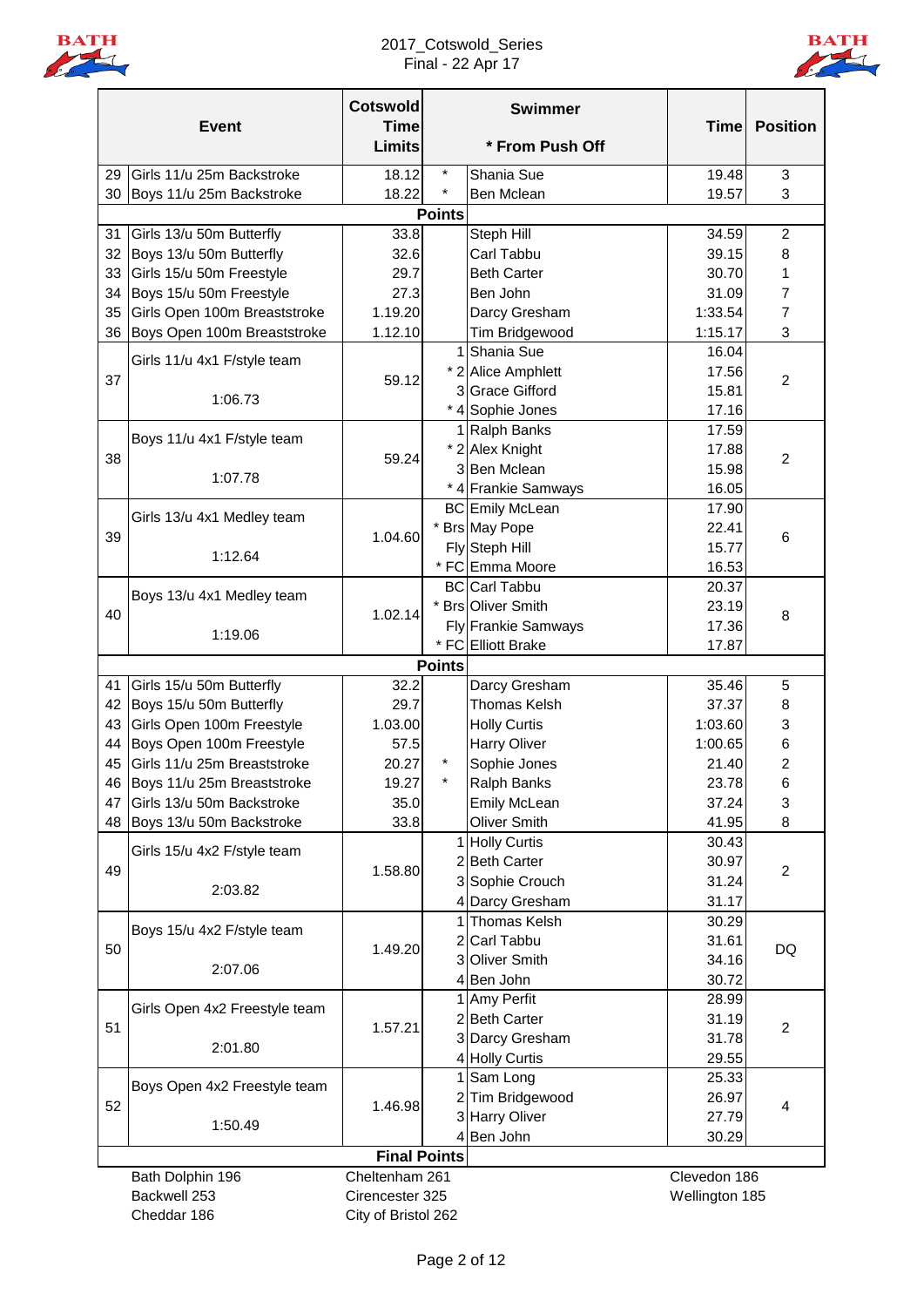BATH

# 2017\_Cotswold\_Series Compare



|                |                                | <b>Cotswold</b>  |         | R <sub>1</sub>       |                | R <sub>2</sub>          |                | <b>R3</b>       |                | <b>R4</b>               | <b>Final</b> | <b>Final</b>        |
|----------------|--------------------------------|------------------|---------|----------------------|----------------|-------------------------|----------------|-----------------|----------------|-------------------------|--------------|---------------------|
|                | <b>Individual Event</b>        | <b>Time</b>      | R1 Time | <b>Position</b>      | <b>R2 Time</b> | <b>Position</b>         | <b>R3 Time</b> | <b>Position</b> | <b>R4 Time</b> | <b>Position</b>         | <b>Time</b>  | <b>Position</b>     |
|                | Girls 15/u 4x1 Ind. Medley     | Limit<br>1.17.75 | 1.20.56 | $\mathbf 1$          | 1:18.75        | $\mathbf{1}$            | 1.17.94        | $\mathbf{1}$    | 1:17.69        | <b>Speed Ticket</b>     | 1:16.19      | <b>Speed Ticket</b> |
|                |                                |                  | 1.16.28 | $\mathbf{1}$         |                |                         |                | $\overline{2}$  |                |                         | 1:15.51      | <b>DQ</b>           |
| $\overline{2}$ | Boys 15/u 4x1 Ind. Medley      | 1.10.39          |         |                      | 1:20.22        | $\overline{\mathbf{4}}$ | 1.14.63        |                 | 1:14.91        | <b>DQ</b>               |              |                     |
| 3              | Girls Open 4x1 Ind. Medley     | 1.15.51          | 1.21.00 | $\overline{2}$       | 1:19.21        | 2                       | 1.18.85        | $\overline{2}$  | 1:18.47        | $\overline{4}$          | 1:15.22      | <b>Speed Ticket</b> |
| 4              | Boys Open 4x1 Ind Medley       | 1.06.34          | 1.12.59 | 3                    | 1:10.85        | $\overline{2}$          | 1:10.75        | 3               | 1:09.37        | $\overline{2}$          | 1:10.73      | $\overline{7}$      |
| 5              | Girls 11/u 25m Freestyle       | 14.78            | 16.66   | $\mathbf{1}$         | 16.94          | $\mathbf{1}$            | 16.76          | $\overline{2}$  | 15.60          | $\mathbf{1}$            | 16.63        | $\overline{4}$      |
| 6              | Boys 11/u 25m Freestyle        | 14.81            | 16.85   | $\mathbf{1}$         | 16.41          | $\overline{1}$          | 16.69          | $\overline{2}$  | 17.60          | 3                       | 16.96        | 3                   |
| $\overline{7}$ | Girls 13/u 50m Breaststroke    | 39.1             | 44.12   | $\mathbf{1}$         | 43.50          | 3                       | 43.68          | 3               | 41.49          | $\overline{2}$          | 42.79        | $\overline{7}$      |
| 8              | Boys 13/u 50m Breaststroke     | 37.6             | 43.78   | $\overline{2}$       | 44.61          | 3                       | 42.88          | $\overline{2}$  | 43.40          | $\overline{1}$          | 46.97        | $\overline{7}$      |
| 9              | Girls 15/u 50m Backstroke      | 33.7             | 37.34   | $\overline{2}$       | 37.11          | $\overline{1}$          | 36.37          | $\overline{2}$  | 37.55          | $\overline{2}$          | 37.67        | 8                   |
|                | 10 Boys 15/u 50m Backstroke    | 31.1             | 39.97   | 3                    | 41.53          | $\overline{\mathbf{4}}$ | 38.57          | $\overline{4}$  | 40.55          | $\overline{4}$          | 40.57        | 8                   |
|                |                                |                  |         |                      |                |                         |                |                 |                |                         |              |                     |
|                | 11 Girls Open 100m Butterfly   | 1.09.70          | 1.22.50 | $\mathbf{1}$         | 1:20.04        | 3                       | 1.21.87        | 3               | 1:21.44        | 3                       | 1:17.27      | 8                   |
|                | 12 Boys Open 100m Butterfly    | 1.03.30          | 1.11.91 | $\overline{2}$       | 1:10.24        | $\mathbf{1}$            | 1.11.06        | $\overline{1}$  | 1:10.16        | $\mathbf{1}$            | 1:09.85      | 5                   |
| 17             | Girls 15/u 50m Breaststroke    | 37.3             | 42.22   | $\mathbf{1}$         | 42.22          | 3                       | 42.00          | $\overline{2}$  | 42.77          | $\overline{2}$          | 42.63        | 8                   |
| 18             | Boys 15/u 50m Breaststroke     | 34.5             | 49.85   | $\overline{4}$       | 41.50          | 3                       | 40.87          | 3               | 39.96          | $\overline{2}$          | 39.60        | 5                   |
| 19             | Girls open 100m Backstroke     | 1.09.90          | 1.23.41 | 3                    | 1:19.78        | $\sqrt{2}$              | 1.11.75        | $\overline{2}$  | 1:24.06        | $\overline{\mathbf{4}}$ | 1:20.29      | $\overline{7}$      |
|                | 20 Boys open 100m Backstroke   | 1.03.90          | 1.12.25 | 2                    | 1:11.00        | $\overline{2}$          | 1.11.75        | $\overline{1}$  | 1:07.69        | $\mathbf 1$             | 1:05.38      | $\overline{2}$      |
|                |                                |                  |         |                      |                |                         |                |                 |                |                         |              |                     |
| 21             | Girls 11/u 25m Butterfly       | 16.16            | 18.88   | 3                    | 17.99          | $\mathbf{1}$            | 17.82          | $\overline{1}$  | 16.91          | $\mathbf{1}$            | 18.42        | $\overline{2}$      |
| 22             | Boys 11/u 25m Butterfly        | 16.39            | 19.10   | $\blacktriangleleft$ | 19.93          | $\overline{2}$          | 17.75          | $\overline{1}$  | 20.75          | 3                       | 17.80        | $\mathbf{1}$        |
| 23             | Girls 13/u 50m Freestyle       | 31.0             | 34.59   | 3                    | 34.24          | $\mathbf{3}$            | 32.62          | $\overline{1}$  | 33.22          | $\overline{1}$          | 32.39        | $\overline{4}$      |
| 24             | Boys 13/u 50m Freestyle        | 29.6             | 35.06   | 3                    | 33.73          | $\overline{1}$          | 30.75          | $\overline{2}$  | 34.59          | $\overline{2}$          | 30.96        | 5                   |
| 29             | Girls 11/u 25m Backstroke      | 18.12            | 19.70   | $\overline{1}$       | 19.61          | $\mathbf{1}$            | 20.20          | 3               | 19.42          |                         | 19.48        | 3                   |
|                | 30 Boys 11/u 25m Backstroke    | 18.22            | 21.19   | 1                    | 20.94          | $\overline{2}$          | 19.12          | $\overline{2}$  | 19.96          | 1                       | 19.57        | 3                   |
|                |                                |                  |         |                      |                |                         |                |                 |                |                         |              |                     |
| 31             | Girls 13/u 50m Butterfly       | 33.8             | 39.38   | $\overline{2}$       | 38.15          | $\mathbf{1}$            | 38.32          | $\overline{4}$  | 35.06          | $\mathbf{1}$            | 34.59        | $\overline{2}$      |
|                | 32 Boys 13/u 50m Butterfly     | 32.6             | 38.99   | $\overline{2}$       | 38.77          | $\mathbf{3}$            | 37.93          | $\overline{2}$  | 39.31          | 3                       | 39.15        | 8                   |
| 33             | Girls 15/u 50m Freestyle       | 29.7             | 30.37   | $\mathbf{1}$         | 30.77          | $\mathbf{1}$            | 30.63          | $\overline{1}$  | 31.06          | $\mathbf{1}$            | 30.70        | $\mathbf 1$         |
|                | 34 Boys 15/u 50m Freestyle     | 27.3             | 30.31   | $\mathbf{1}$         | 30.75          | $\overline{2}$          | 30.62          | $\overline{2}$  | 31.20          | $\overline{2}$          | 31.09        | $\overline{7}$      |
| 35             | Girls Open 100m Breaststroke   | 1.19.20          | 1.34.41 | 3                    | 1:30.02        | $\sqrt{2}$              | 1.35.88        | 3               | 1:31.19        | $\overline{2}$          | 1:33.54      | $\overline{7}$      |
|                | 36 Boys Open 100m Breaststroke | 1.12.10          | 1:31.58 | <b>DQ</b>            | 1:26.76        | $\overline{4}$          | 1.26.25        | 3               | 1:15.25        | $\overline{2}$          | 1:15.17      | 3                   |
|                |                                |                  |         |                      |                |                         |                |                 |                |                         |              |                     |
|                |                                |                  |         |                      |                |                         |                |                 |                |                         |              |                     |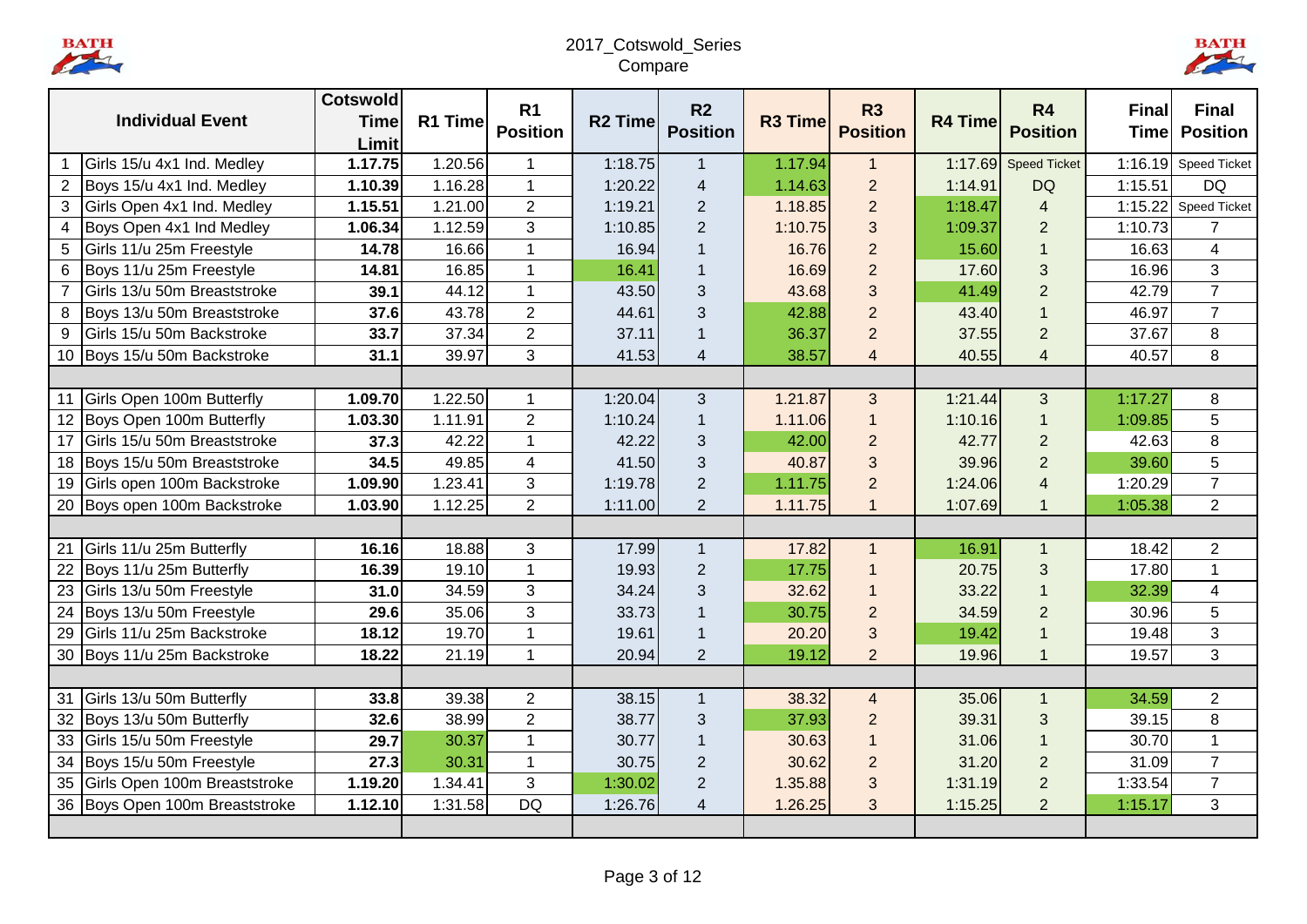BATH

# 2017\_Cotswold\_Series Compare



|    |                                 | <b>Cotswold</b> |                     | R <sub>1</sub>          |                | R <sub>2</sub>  |                | <b>R3</b>       |                | <b>R4</b>       | <b>Final</b> | <b>Final</b>    |
|----|---------------------------------|-----------------|---------------------|-------------------------|----------------|-----------------|----------------|-----------------|----------------|-----------------|--------------|-----------------|
|    | <b>Individual Event</b>         | <b>Time</b>     | R1 Time             | <b>Position</b>         | <b>R2 Time</b> | <b>Position</b> | <b>R3 Time</b> | <b>Position</b> | <b>R4 Time</b> | <b>Position</b> | <b>Time</b>  | <b>Position</b> |
|    |                                 | Limit           |                     |                         |                |                 |                |                 |                |                 |              |                 |
| 41 | Girls 15/u 50m Butterfly        | 32.2            | 36.22               | $\mathbf{1}$            | 36.21          | 3               | 36.12          | $\overline{2}$  | 36.05          | $\overline{2}$  | 35.46        | 5               |
| 42 | Boys 15/u 50m Butterfly         | 29.7            | 39.68               | $\overline{\mathbf{4}}$ | 38.94          | $\overline{4}$  | 39.50          | $\overline{4}$  | 40.25          | 3               | 37.37        | 8               |
| 43 | Girls Open 100m Freestyle       | 1.03.00         | 1.05.97             | $\overline{?}$          | 1:05.16        | $\mathbf{1}$    | 1.04.56        | $\overline{1}$  | 1:05.26        | 1               | 1:03.60      | 3               |
|    | 44 Boys Open 100m Freestyle     | 57.5            | 1.07.00             | $\overline{4}$          | 59.94          | 3               | 59.00          | 1               | 1:01.13        | $\overline{2}$  | 1:00.65      | 6               |
| 45 | Girls 11/u 25m Breaststroke     | 20.27           | 22.10               | $\overline{1}$          | 25.48          | $\overline{4}$  | 23.06          | $\overline{1}$  | 20.90          |                 | 21.40        | $\overline{2}$  |
| 46 | Boys 11/u 25m Breaststroke      | 19.27           | 23.19               | $\mathbf{1}$            | 24.52          | 3               | 26.38          | $\overline{4}$  | 24.00          | $\overline{2}$  | 23.78        | $6\phantom{1}$  |
| 47 | Girls 13/u 50m Backstroke       | 35.0            | 39.97               | $\overline{2}$          | 39.39          | 3               | 40.37          | 3               | 38.36          | 1               | 37.24        | 3               |
|    | 48 Boys 13/u 50m Backstroke     | 33.8            | 41.72               | $\overline{2}$          | 40.41          | <b>DQ</b>       | 40.69          | $\overline{4}$  | 41.64          | 3               | 41.95        | 8               |
|    |                                 |                 |                     |                         |                |                 |                |                 |                |                 |              |                 |
|    |                                 |                 |                     |                         |                |                 |                |                 |                |                 |              |                 |
|    | <b>Team Event</b>               | <b>Cotswold</b> | R1 Time             | R <sub>1</sub>          | <b>R2 Time</b> | R <sub>2</sub>  | <b>R3 Time</b> | <b>R3</b>       | <b>R4 Time</b> | R <sub>4</sub>  | <b>Final</b> | <b>Final</b>    |
|    |                                 | <b>Time</b>     |                     | <b>Position</b>         |                | <b>Position</b> |                | <b>Position</b> |                | <b>Position</b> | Timel        | <b>Position</b> |
|    | 13 Girls 11/u 4/1 Medley team   | 01:09.3         | 1:20.12             | 1                       | 1:17.80        | $\mathbf{1}$    | 1:17.50        | $\overline{2}$  | 1:17.46        |                 | 1:14.25      |                 |
|    | 14 Boys 11/u 4/1 Medley team    | 01:08.7         | 1:25.25             | $\mathbf{1}$            | 1:20.57        | $\overline{1}$  | 1:23.61        | <b>DQ</b>       | $\Omega$       | <b>DNS</b>      | 1:16.31      | 3               |
| 15 | Girls 13/u 4/1 F/style team     | 57.67           | 1:07.28             | 3                       | 1:03.79        | $\overline{1}$  | 1:03.37        | $\overline{2}$  | 1:03.59        | $\mathbf{1}$    | 1:03.17      | 6               |
|    | 16 Boys 13/u 4/1 F/style team   | 55.07           | 1:06.22             | $\overline{2}$          | 1:06.65        | $\overline{1}$  | 1:03.38        | 3               | 1:06.23        | $\overline{2}$  | 1:04.25      | 6               |
| 25 | Girls 15/u 4x2 Medley team      | 02:12.9         | 2:28.78             | $\overline{1}$          | 2:28.65        | $\overline{2}$  | 2:27.87        | $\overline{1}$  | 2:29.56        | $\overline{2}$  | 2:27.78      | $\overline{7}$  |
| 26 | Boys 15/u 4x2 Medley team       | 02:02.6         |                     | <b>DNS</b>              | 2:36.90        | 4               | 2:33.25        | 3               | 2:40.14        | $\overline{2}$  | 2:34.62      | <b>DQ</b>       |
| 27 | Girls Open 4x2 Medley team      | 02:11.1         | 2:27.22             | $\mathbf{1}$            | 2:26.47        | $\overline{2}$  | 2:20.88        | $\overline{2}$  | 2:30.50        | 3               | 2:25.37      | $\overline{7}$  |
| 28 | Boys Open 4x2 Medley team       | 01:59.4         | 2:12.59             | $\overline{2}$          | 2:13.76        | 3               | 2:13.31        | $\overline{2}$  | 2:05.59        | $\mathbf 1$     | 2:04.30      | 5               |
| 37 | Girls 11/u 4x1 F/style team     | 59.12           | 1:15.25             | 3                       | 1:06.24        | $\overline{1}$  | 1:09.00        | $\overline{2}$  | 1:11.63        | $\overline{1}$  | 1:06.73      | $\overline{2}$  |
| 38 | Boys 11/u 4x1 F/style team      | 59.24           | 1:14.37             | $\mathbf{1}$            | 1:11.99        | $\mathbf{1}$    | 1:09.75        | $\overline{2}$  | $\Omega$       | <b>DNS</b>      | 1:07.78      | $\overline{2}$  |
| 39 | Girls 13/u 4x1 Medley team      | 01:04.6         | 1:16.66             | $\mathbf{1}$            | 1:15.78        | $\overline{2}$  | 1:14.56        | $\overline{1}$  | 1:14.39        | $\mathbf{1}$    | 1:12.64      | 6               |
|    | 40 Boys 13/u 4x1 Medley team    | 01:02.1         | 1:20.28             | $\overline{2}$          | 1:16.37        | $\overline{2}$  | 1:16.31        | $\overline{2}$  | 1:22.98        | 3               | 1:19.06      | 8               |
| 49 | Girls 15/u 4x2 F/style team     | 01:58.8         | 2:11.56             | $\mathbf{1}$            | 2:11.54        | $\overline{2}$  | 2:09.50        | $\overline{1}$  | 2:08.70        |                 | 2:03.82      | $\overline{2}$  |
| 50 | Boys 15/u 4x2 F/style team      | 01:49.2         | 2:18.19             | 3                       | 2:11.75        | $\overline{2}$  | 2:13.19        | 3               | 2:15.81        | $\overline{2}$  | 2:07.06      | <b>DQ</b>       |
| 51 | Girls Open 4x2 Freestyle team   | 01:57.2         | 2:06.97             | $\mathbf{1}$            | 2:05.77        | $\overline{1}$  | 2:01.44        | $\overline{2}$  | 2:07.31        |                 | 2:01.80      | $\overline{2}$  |
|    | 52 Boys Open 4x2 Freestyle team | 01:47.0         | 1:58.65             | $\overline{2}$          | 1:56.41        | 3               | 1:56.06        | $\overline{2}$  | 1:50.24        | $\mathbf 1$     | 1:50.49      | $\overline{4}$  |
|    |                                 |                 |                     |                         |                |                 |                |                 |                |                 |              |                 |
|    |                                 |                 | <b>Fastest Time</b> |                         |                |                 |                |                 |                |                 |              |                 |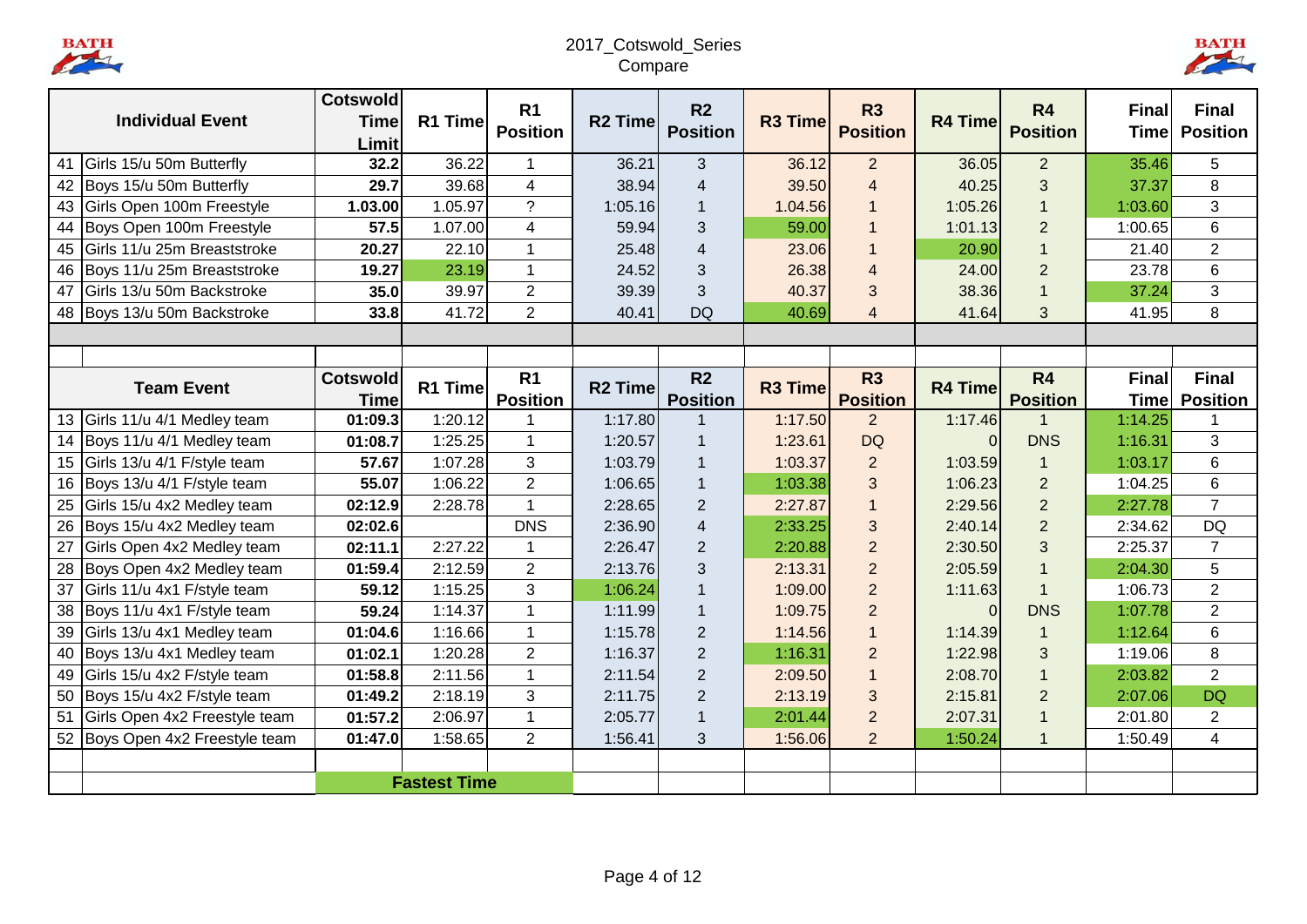

### 2017\_Cotswold\_Series Round 4 - 25 Mar 17



|                | <b>Event</b>                  | <b>Cotswold</b><br><b>Time</b><br><b>Limits</b> |               | <b>Swimmer</b><br>* From Push Off | <b>Time</b> | <b>Position</b>         |
|----------------|-------------------------------|-------------------------------------------------|---------------|-----------------------------------|-------------|-------------------------|
|                |                               |                                                 |               |                                   |             |                         |
| 1              | Girls 15/u 4x1 Ind. Medley    | 1.17.75                                         |               | <b>Holly Curtis</b>               | 1:17.69     | <b>Speed Ticket</b>     |
| $\overline{c}$ | Boys 15/u 4x1 Ind. Medley     | 1.10.39                                         |               | Ben John                          | 1:14.91     | DQ                      |
| 3              | Girls Open 4x1 Ind. Medley    | 1.15.51                                         |               | <b>Molly Cranch</b>               | 1:18.47     | 4                       |
| 4              | Boys Open 4x1 Ind Medley      | 1.06.34                                         |               | Harry Oliver                      | 1:09.37     | 2                       |
| 5              | Girls 11/u 25m Freestyle      | 14.78                                           |               | Tallula Wood                      | 15.60       | 1                       |
| 6              | Boys 11/u 25m Freestyle       | 14.81                                           |               | Daniel Smith                      | 17.60       | 3                       |
| $\overline{7}$ | Girls 13/u 50m Breaststroke   | 39.1                                            |               | Steph Hill                        | 41.49       | 2                       |
| 8              | Boys 13/u 50m Breaststroke    | 37.6                                            |               | Carl Tabbu                        | 43.40       | 1                       |
| 9              | Girls 15/u 50m Backstroke     | 33.7                                            |               | Sophie Crouch                     | 37.55       | $\overline{2}$          |
| 10             | Boys 15/u 50m Backstroke      | 31.1                                            |               | Oliver Smith                      | 40.55       | $\overline{\mathbf{4}}$ |
|                |                               |                                                 | <b>Points</b> |                                   |             |                         |
| 11             | Girls Open 100m Butterfly     | 1.09.70                                         |               | Molly Cranch                      | 1:21.44     | 3                       |
| 12             | Boys Open 100m Butterfly      | 1.03.30                                         |               | Tim Bridgewood                    | 1:10.16     | 1                       |
|                | Girls 11/u 4/1 Medley team    |                                                 |               | <b>BC</b> Shania Sue              | 19.64       |                         |
| 13             |                               | 1.09.33                                         |               | * Brs Abi Coppard                 | 23.32       | 1                       |
|                | 1:17.46                       |                                                 |               | <b>Fly Alice Amphlett</b>         | 17.57       |                         |
|                |                               |                                                 |               | * FC Tallula Wood                 | 17.03       |                         |
|                | Boys 11/u 4/1 Medley team     |                                                 | <b>BC</b>     |                                   |             |                         |
|                |                               | 1.08.69                                         | * Brs         |                                   |             |                         |
| 14             |                               |                                                 | Fly           |                                   |             | <b>DNS</b>              |
|                |                               |                                                 | $*$ FC        |                                   |             |                         |
|                |                               |                                                 |               | 1 Emma Moore                      | 16.16       |                         |
|                | Girls 13/u 4/1 F/style team   |                                                 |               | * 2 Steph Hill                    | 15.75       |                         |
| 15             |                               | 57.67                                           |               | 3 Tallula Wood                    | 16.32       | 1                       |
|                | 1:03.59                       |                                                 |               | * 4 Molly Cranch                  | 15.64       |                         |
|                |                               |                                                 |               | 1 Elliott Brake                   | 16.96       |                         |
|                | Boys 13/u 4/1 F/style team    |                                                 |               | * 2 Oliver Smith                  | 17.35       |                         |
| 16             |                               | 55.07                                           |               | 3 Stan Cranch                     | 16.65       | $\overline{c}$          |
|                | 1:06.23                       |                                                 |               | * 4 Carl Tabbu                    | 15.43       |                         |
| 17             | Girls 15/u 50m Breaststroke   | 37.3                                            |               | Hannah Banks                      | 42.77       | $\overline{c}$          |
| 18             | Boys 15/u 50m Breaststroke    | 34.5                                            |               | Ben John                          | 39.96       | $\overline{2}$          |
|                | 19 Girls open 100m Backstroke | 1.09.90                                         |               | Sophie Crouch                     | 1:24.06     | 4                       |
|                | 20 Boys open 100m Backstroke  | 1.03.90                                         |               | Sam Long                          | 1:07.69     | 1                       |
|                |                               |                                                 | <b>Points</b> |                                   |             |                         |
| 21             | Girls 11/u 25m Butterfly      | 16.16                                           |               | Alice Amphlett                    | 16.91       | 1                       |
| 22             | Boys 11/u 25m Butterfly       | 16.39                                           |               | Stan Cranch                       | 20.75       | 3                       |
| 23             | Girls 13/u 50m Freestyle      | 31.0                                            |               | Emma Moore                        | 33.22       | 1                       |
|                | 24 Boys 13/u 50m Freestyle    | 29.6                                            |               | Oliver Smith                      | 34.59       | $\overline{c}$          |
|                |                               |                                                 |               | <b>BC</b> Sophie Crouch           | 39.44       |                         |
|                | Girls 15/u 4x2 Medley team    |                                                 |               | <b>Brs Hannah Banks</b>           | 43.58       |                         |
| 25             |                               | 2.12.90                                         |               | Fly Molly Cranch                  | 36.03       | $\overline{c}$          |
|                | 2:29.56                       |                                                 |               | FC Beth Carter                    | 30.79       |                         |
|                |                               |                                                 |               | <b>BC</b> Oliver Smith            | 43.84       |                         |
|                | Boys 15/u 4x2 Medley team     |                                                 |               | Brs Ben John                      | 40.04       |                         |
| 26             |                               | 2.02.60                                         |               | Fly Carl Tabbu                    | 39.68       | $\overline{c}$          |
|                | 2:40.14                       |                                                 |               | <b>FC</b> Elliott Brake           | 36.89       |                         |
|                |                               |                                                 |               | <b>BC</b> Sophie Crouch           | 40.13       |                         |
|                | Girls Open 4x2 Medley team    |                                                 |               | <b>Brs Hannah Banks</b>           | 43.36       |                         |
| 27             |                               | 2.11.07                                         |               | <b>Fly Holly Curtis</b>           | 35.93       | 3                       |
|                | 2:30.50                       |                                                 |               |                                   |             |                         |
|                |                               |                                                 |               | FC Beth Carter                    | 31.45       |                         |
|                | Boys Open 4x2 Medley team     |                                                 |               | <b>BC</b> Harry Oliver            | 32.34       |                         |
| 28             |                               | 1.59.44                                         |               | Brs Tim Bridgewood                | 34.38       | 1                       |
|                | 2:05.59                       |                                                 |               | Fly Sam Long                      | 27.87       |                         |
|                |                               |                                                 |               | FC Ben John                       | 31.38       |                         |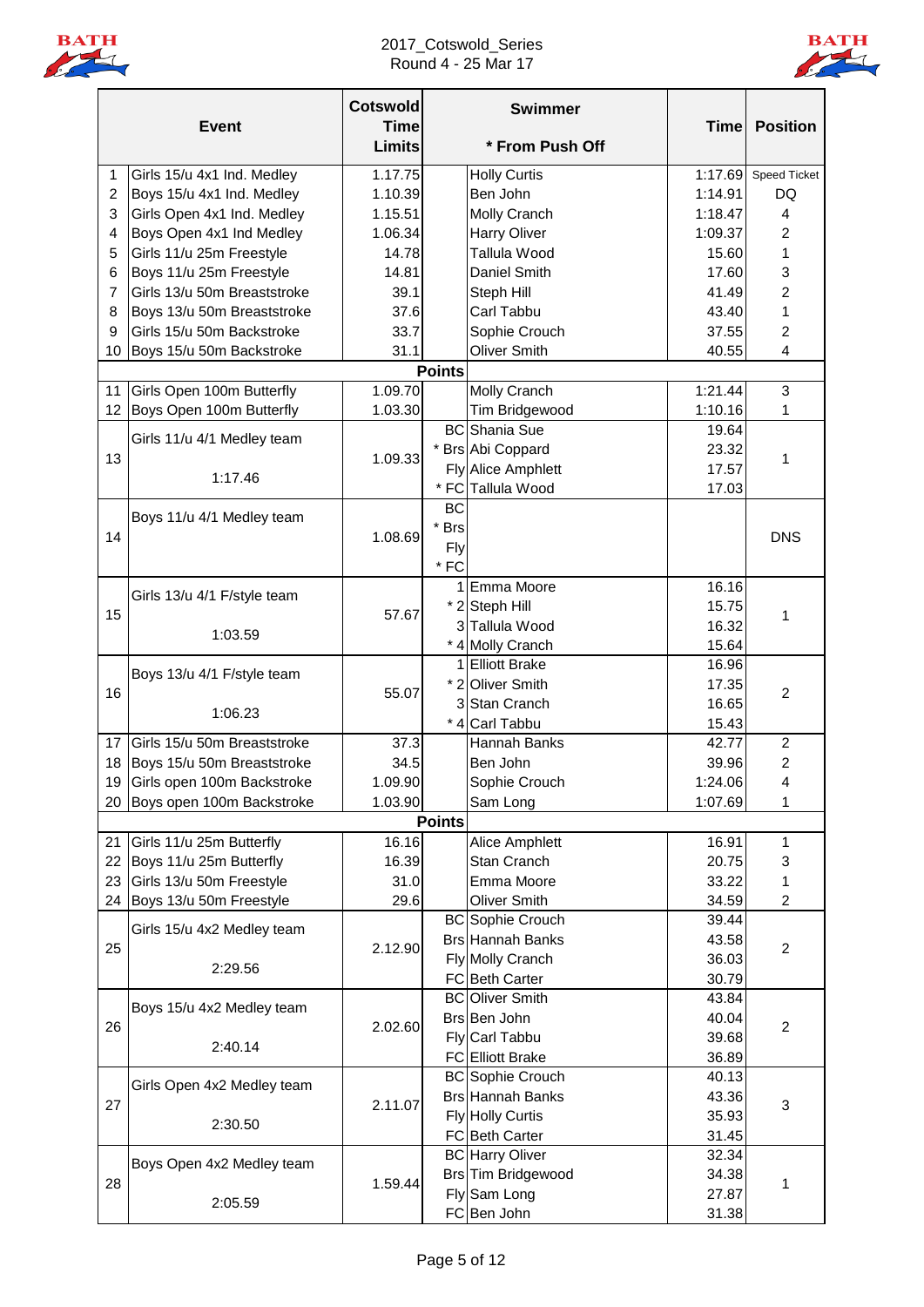



|    | <b>Event</b>                  | <b>Cotswold</b><br><b>Time</b><br><b>Limits</b> |               | <b>Swimmer</b><br>* From Push Off | <b>Time</b> | <b>Position</b>  |
|----|-------------------------------|-------------------------------------------------|---------------|-----------------------------------|-------------|------------------|
| 29 | Girls 11/u 25m Backstroke     | 18.12                                           |               | Shania Sue                        | 19.42       | $\mathbf{1}$     |
| 30 | Boys 11/u 25m Backstroke      | 18.22                                           |               | Daniel Smith                      | 19.96       | 1                |
|    |                               |                                                 | <b>Points</b> |                                   |             |                  |
| 31 | Girls 13/u 50m Butterfly      | 33.8                                            |               | Molly Cranch                      | 35.06       | 1                |
| 32 | Boys 13/u 50m Butterfly       | 32.6                                            |               | Carl Tabbu                        | 39.31       | 3                |
| 33 | Girls 15/u 50m Freestyle      | 29.7                                            |               | <b>Beth Carter</b>                | 31.06       | 1                |
| 34 | Boys 15/u 50m Freestyle       | 27.3                                            |               | Ben John                          | 31.20       | 2                |
| 35 | Girls Open 100m Breaststroke  | 1.19.20                                         |               | Hannah Banks                      | 1:31.19     | $\overline{c}$   |
| 36 | Boys Open 100m Breaststroke   | 1.12.10                                         |               | Tim Bridgewood                    | 1:15.25     | $\overline{2}$   |
|    |                               |                                                 |               | 1 Tallula Wood                    | 16.78       |                  |
|    | Girls 11/u 4x1 F/style team   |                                                 |               | * 2 Alice Amphlett                | 17.50       |                  |
| 37 |                               | 59.12                                           |               | 3 Abi Coppard                     | 19.00       | 1                |
|    | 1:11.63                       |                                                 |               | * 4 Shania Sue                    | 18.65       |                  |
|    |                               |                                                 |               |                                   |             |                  |
|    | Boys 11/u 4x1 F/style team    |                                                 | $*2$          |                                   |             |                  |
| 38 |                               | 59.24                                           | 3             |                                   |             | <b>DNS</b>       |
|    |                               |                                                 | * 4           |                                   |             |                  |
|    |                               |                                                 |               | <b>BC</b> Steph Hill              | ?           |                  |
|    | Girls 13/u 4x1 Medley team    |                                                 |               | <b>Brs Molly Cranch</b>           |             |                  |
| 39 |                               | 1.04.60                                         |               | <b>Fly Alice Amphlett</b>         | 16.78       | 1                |
|    | 1:14.39                       |                                                 |               | * FC Emma Moore                   | 16.42       |                  |
|    |                               |                                                 |               | <b>BC</b> Oliver Smith            | 21.11       |                  |
|    | Boys 13/u 4x1 Medley team     |                                                 |               | * Brs Thomas Crouch               | 25.78       |                  |
| 40 |                               | 1.02.14                                         |               | Fly Carl Tabbu                    | 18.39       | 3                |
|    | 1:22.98                       |                                                 |               | * FC Elliott Brake                | 17.97       |                  |
|    |                               |                                                 | <b>Points</b> |                                   |             |                  |
| 41 | Girls 15/u 50m Butterfly      | 32.2                                            |               | Molly Cranch                      | 36.05       | $\overline{c}$   |
| 42 | Boys 15/u 50m Butterfly       | 29.7                                            |               | Carl Tabbu                        | 40.25       | 3                |
| 43 | Girls Open 100m Freestyle     | 1.03.00                                         |               | <b>Holly Curtis</b>               | 1:05.26     | 1                |
| 44 | Boys Open 100m Freestyle      | 57.5                                            |               | Harry Oliver                      | 1:01.13     | 2                |
| 45 | Girls 11/u 25m Breaststroke   | 20.27                                           |               | Abi Coppard                       | 20.90       | 1                |
|    | 46 Boys 11/u 25m Breaststroke | 19.27                                           |               | Thomas Crouch                     | 24.00       | $\boldsymbol{2}$ |
| 47 | Girls 13/u 50m Backstroke     | 35.0                                            |               | Steph Hill                        | 38.36       | 1                |
| 48 | Boys 13/u 50m Backstroke      | 33.8                                            |               | <b>Oliver Smith</b>               | 41.64       | 3                |
|    | Girls 15/u 4x2 F/style team   |                                                 |               | 1 Holly Curtis                    | 31.30       |                  |
| 49 |                               | 1.58.80                                         |               | 2 Beth Carter                     | 31.89       | 1                |
|    |                               |                                                 |               | 3 Sophie Crouch                   | 32.60       |                  |
|    | 2:08.70                       |                                                 |               | 4 Hannah Banks                    | 33.11       |                  |
|    |                               |                                                 |               | 1 Oliver Smith                    | 34.31       |                  |
| 50 | Boys 15/u 4x2 F/style team    | 1.49.20                                         |               | 2 Carl Tabbu                      | 31.58       | $\overline{c}$   |
|    | 2:15.81                       |                                                 |               | 3 Elliott Brake                   | 37.85       |                  |
|    |                               |                                                 |               | 4 Ben John                        | 31.82       |                  |
|    | Girls Open 4x2 Freestyle team |                                                 |               | 1 Beth Carter                     | 31.55       |                  |
| 51 |                               | 1.57.21                                         |               | 2 Sophie Crouch                   | 32.39       | 1                |
|    | 2:07.31                       |                                                 |               | 3 Hannah Banks                    | 33.75       |                  |
|    |                               |                                                 |               | 4 Holly Curtis                    | 29.72       |                  |
|    | Boys Open 4x2 Freestyle team  |                                                 |               | 1 Tim Bridgewood                  | 27.66       |                  |
| 52 |                               | 1.46.98                                         |               | 2 Sam Long                        | 24.93       | 1                |
|    | 1:50.24                       |                                                 |               | 3 Harry Oliver                    | 27.63       |                  |
|    |                               |                                                 |               | 4Ben John                         | 30.22       |                  |
|    |                               | <b>Final Points</b>                             |               |                                   |             |                  |

Bath Dolphin 151 Dursley 88 Backwell 168 City of Wells 101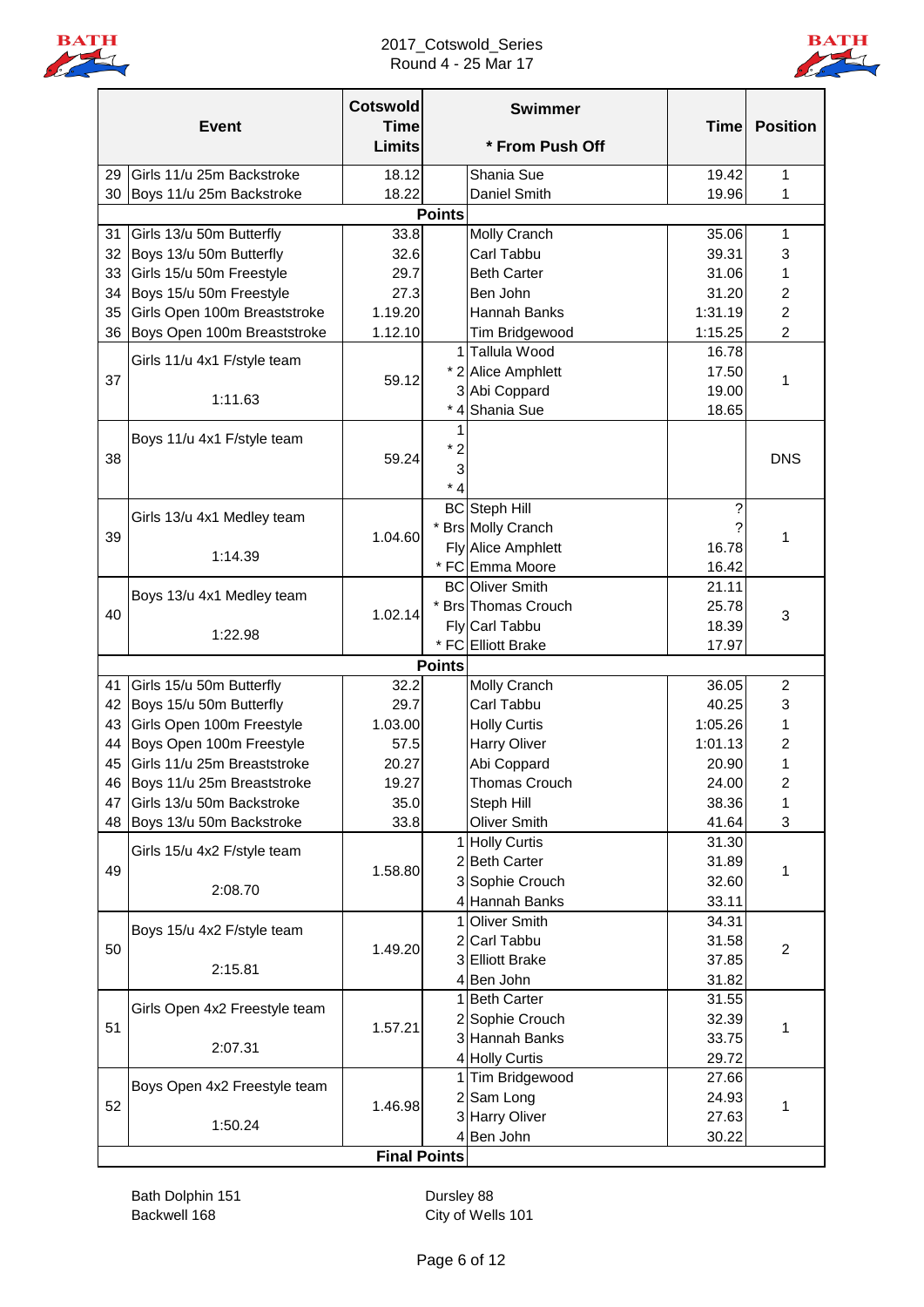

### 2017\_Cotswold\_Series Round 3 - 04 Mar 17



|                | <b>Event</b>                  | <b>Cotswold</b><br><b>Time</b> |               | <b>Swimmer</b>              | <b>Time</b> | <b>Position</b>         |
|----------------|-------------------------------|--------------------------------|---------------|-----------------------------|-------------|-------------------------|
|                |                               | <b>Limits</b>                  |               | * From Push Off             |             |                         |
| 1              | Girls 15/u 4x1 Ind. Medley    | 1.17.75                        |               | Molly Cranch                | 1.17.94     | 1                       |
| $\overline{2}$ | Boys 15/u 4x1 Ind. Medley     | 1.10.39                        |               | Ben John                    | 1.14.63     | $\overline{c}$          |
| 3              | Girls Open 4x1 Ind. Medley    | 1.15.51                        |               | Darcy Gresham               | 1.18.85     | $\overline{2}$          |
| 4              | Boys Open 4x1 Ind Medley      | 1.06.34                        |               | <b>Harry Oliver</b>         | 1.10.75     | 3                       |
| 5              | Girls 11/u 25m Freestyle      | 14.78                          | $\star$       | <b>Grace Gifford</b>        | 16.76       | $\overline{c}$          |
| 6              | Boys 11/u 25m Freestyle       | 14.81                          | $\star$       | <b>Frankie Samways</b>      | 16.69       | 2                       |
| 7              | Girls 13/u 50m Breaststroke   | 39.1                           |               | May Pope                    | 43.68       | 3                       |
| 8              | Boys 13/u 50m Breaststroke    | 37.6                           |               | <b>Tobias Hawkins</b>       | 42.88       | $\overline{c}$          |
| 9              | Girls 15/u 50m Backstroke     | 33.7                           |               | Sophie Crouch               | 36.37       | $\sqrt{2}$              |
| 10             | Boys 15/u 50m Backstroke      | 31.1                           |               | Ben John                    | 38.57       | $\overline{\mathbf{4}}$ |
|                |                               |                                | <b>Points</b> |                             |             |                         |
| 11             | Girls Open 100m Butterfly     | 1.09.70                        |               | Darcy Gresham               | 1.21.87     | 3                       |
| 12             | Boys Open 100m Butterfly      | 1.03.30                        |               | Tim Bridgewood              | 1.11.06     | 1                       |
|                |                               |                                |               | <b>BC</b> Tallula Wood      | 19.79       |                         |
| 13             | Girls 11/u 4/1 Medley team    | 1.09.33                        |               | * Brs Abi Coppard           | 23.25       |                         |
|                |                               |                                |               | Fly Alice Amphlett          | 16.78       | $\overline{2}$          |
|                | 1:17.50                       |                                |               | * FC Grace Gifford          | 18.12       |                         |
|                |                               |                                |               | <b>BC</b> Stan Cranch       | 22.56       |                         |
|                | Boys 11/u 4/1 Medley team     |                                |               | <b>Brs</b> Thomas Crouch    | 26.23       |                         |
| 14             |                               | 1.08.69                        |               | Fly Frankie Samways         | 18.31       | DQ                      |
|                | 1:23.61                       |                                |               | * FC Alex Knight            | 16.51       |                         |
|                |                               |                                |               | 1 Emma Moore                | 15.44       |                         |
|                | Girls 13/u 4/1 F/style team   |                                |               | * 2 May Pope                | 16.47       |                         |
| 15             |                               | 57.67                          |               | 3 Georgia Thompson          | 15.35       | $\overline{2}$          |
|                | 1:03.37                       |                                |               | * 4 Steph Hill              | 15.91       |                         |
|                |                               |                                |               | 1 Tobias Hawkins            | 15.51       |                         |
|                | Boys 13/u 4/1 F/style team    |                                |               | * 2 Elliott Brake           | 17.31       |                         |
| 16             |                               | 55.07                          |               | 3 Oliver Smith              | 14.75       | $\sqrt{3}$              |
|                | 1:03.38                       |                                |               | * 4 Carl Tabbu              | 15.56       |                         |
| 17             | Girls 15/u 50m Breaststroke   | 37.3                           |               | Hannah Banks                | 42.00       | $\boldsymbol{2}$        |
|                |                               |                                |               |                             |             |                         |
| 18             | Boys 15/u 50m Breaststroke    | 34.5                           |               | Thomas Kelsh                | 40.87       | 3<br>$\mathfrak{p}$     |
|                | 19 Girls open 100m Backstroke | 1.09.90                        |               | Ennea Miller-Hunt           | 1.11.75     |                         |
|                | 20 Boys open 100m Backstroke  | 1.03.90                        | <b>Points</b> | Harry Oliver                | 1.11.75     | 1                       |
| 21             | Girls 11/u 25m Butterfly      | 16.16                          | $\star$       | <b>Alice Amphlett</b>       | 17.82       | 1                       |
| 22             | Boys 11/u 25m Butterfly       | 16.39                          | $\star$       | <b>Frankie Samways</b>      | 17.75       |                         |
| 23             | Girls 13/u 50m Freestyle      | 31.0                           |               | Emma Moore                  | 32.62       | 1                       |
|                |                               |                                |               |                             |             | 1                       |
|                | 24 Boys 13/u 50m Freestyle    | 29.6                           |               | Carl Tabbu                  | 30.75       | $\overline{c}$          |
|                | Girls 15/u 4x2 Medley team    |                                |               | <b>BC</b> Sophie Crouch     | 36.76       |                         |
| 25             |                               | 2.12.90                        |               | <b>Brs Hannah Banks</b>     | 42.21       | 1                       |
|                | 2:27.87                       |                                |               | Fly Molly Cranch            | 35.93       |                         |
|                |                               |                                |               | FC Lauren White             | 32.70       |                         |
|                | Boys 15/u 4x2 Medley team     |                                |               | BC Ben John                 | 38.37       |                         |
| 26             |                               | 2.02.60                        |               | <b>Brs</b> Thomas Kelsh     | 43.73       | 3                       |
|                | 2:33.25                       |                                |               | Fly Carl Tabbu              | 38.17       |                         |
|                |                               |                                |               | FC Oliver Smith             | 32.90       |                         |
|                | Girls Open 4x2 Medley team    |                                |               | <b>BC</b> Ennea Miller-Hunt | 33.91       |                         |
| 27             |                               | 2.11.07                        |               | <b>Brs Darcy Gresham</b>    | 41.16       | $\overline{c}$          |
|                | 2:20.88                       |                                |               | <b>Fly Holly Curtis</b>     | 34.19       |                         |
|                |                               |                                |               | FC Beth Carter              | 30.72       |                         |
|                | Boys Open 4x2 Medley team     |                                |               | <b>BC</b> Harry Oliver      | 33.90       |                         |
| 28             |                               | 1.59.44                        |               | <b>Brs Oliver Powell</b>    | 38.19       | $\sqrt{2}$              |
|                | 2:13.31                       |                                |               | Fly Tim Bridgewood          | 30.27       |                         |
|                |                               |                                |               | FC Ben John                 | 30.81       |                         |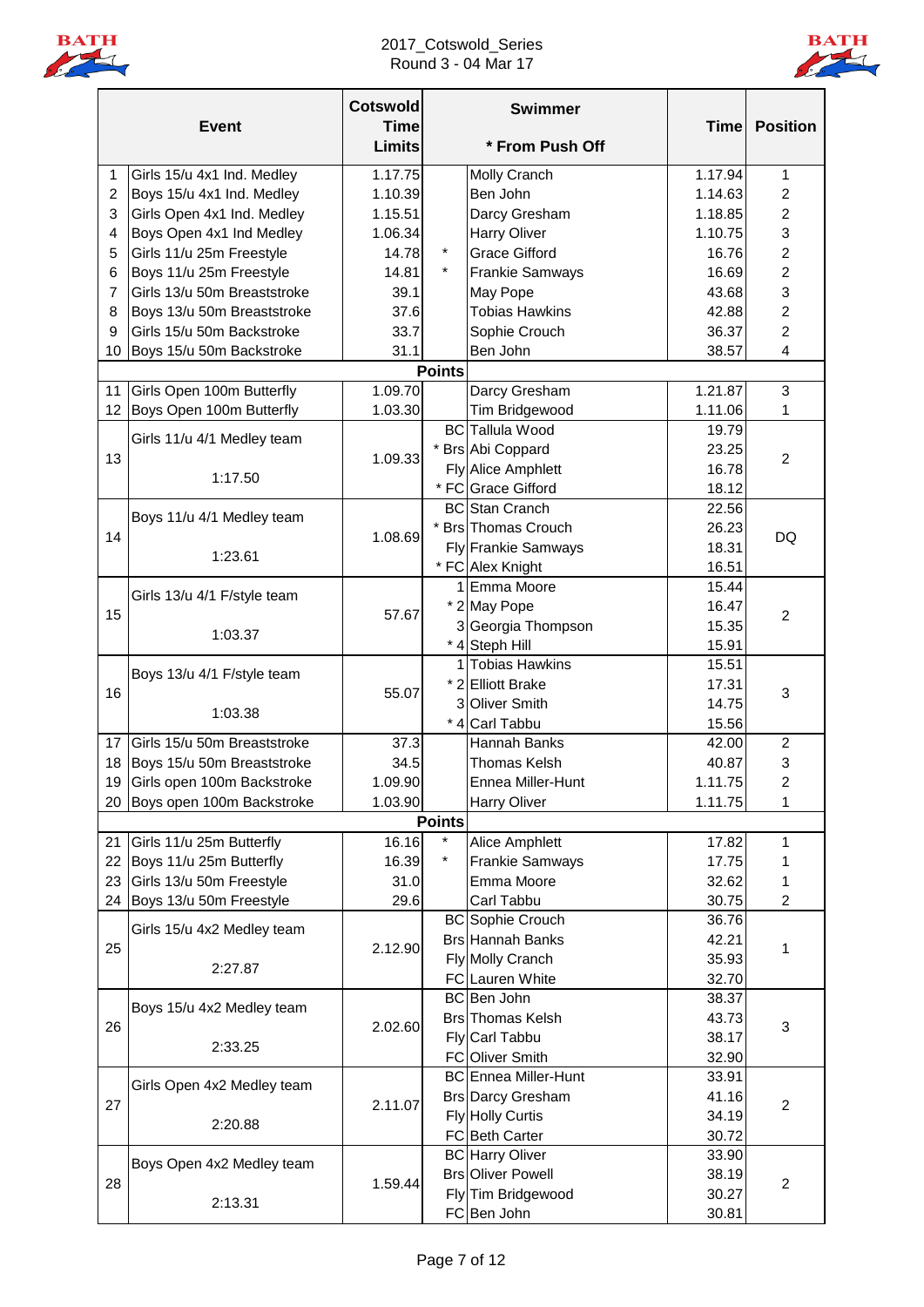

### 2017\_Cotswold\_Series Round 3 - 04 Mar 17



|    | <b>Event</b>                  | <b>Cotswold</b><br><b>Time</b> |               | <b>Swimmer</b>                     | <b>Time</b>    | <b>Position</b> |
|----|-------------------------------|--------------------------------|---------------|------------------------------------|----------------|-----------------|
|    |                               | <b>Limits</b>                  |               | * From Push Off                    |                |                 |
| 29 | Girls 11/u 25m Backstroke     | 18.12                          | $\star$       | <b>Tallula Wood</b>                | 20.20          | 3               |
| 30 | Boys 11/u 25m Backstroke      | 18.22                          | $\star$       | <b>Frankie Samways</b>             | 19.12          | $\overline{c}$  |
|    |                               |                                | <b>Points</b> |                                    |                |                 |
| 31 | Girls 13/u 50m Butterfly      | 33.8                           |               | Georgia Thompson                   | 38.32          | $\overline{4}$  |
| 32 | Boys 13/u 50m Butterfly       | 32.6                           |               | Carl Tabbu                         | 37.93          | $\overline{c}$  |
| 33 | Girls 15/u 50m Freestyle      | 29.7                           |               | <b>Beth Carter</b>                 | 30.63          | 1               |
| 34 | Boys 15/u 50m Freestyle       | 27.3                           |               | Ben John                           | 30.62          | 2               |
| 35 | Girls Open 100m Breaststroke  | 1.19.20                        |               | Darcy Gresham                      | 1.35.88        | 3               |
| 36 | Boys Open 100m Breaststroke   | 1.12.10                        |               | <b>Oliver Powell</b>               | 1.26.25        | 3               |
|    | Girls 11/u 4x1 F/style team   |                                |               | 1 Abi Coppard<br>* 2 Grace Gifford | 18.54          |                 |
| 37 |                               | 59.12                          |               | 3 Tallula Wood                     | 17.36<br>16.08 | $\overline{c}$  |
|    | 1:09.00                       |                                |               | * 4 Alice Amphlett                 | 16.68          |                 |
|    |                               |                                |               | 1 Thomas Crouch                    | 18.37          |                 |
|    | Boys 11/u 4x1 F/style team    |                                |               | * 2 Frankie Samways                | 16.99          |                 |
| 38 |                               | 59.24                          |               | 3 Stan Cranch                      | 17.00          | $\overline{2}$  |
|    | 1:09.75                       |                                |               | * 4 Alex Knight                    | 17.37          |                 |
|    |                               |                                |               | <b>BC</b> Steph Hill               | 19.18          |                 |
|    | Girls 13/u 4x1 Medley team    |                                |               | <b>Brs</b> May Pope                | 21.67          |                 |
| 39 |                               | 1.04.60                        |               | Fly Georgia Thompson               | 17.13          | 1               |
|    | 1:14.56                       |                                |               | * FC Emma Moore                    | 16.45          |                 |
|    |                               |                                |               | <b>BC</b> Oliver Smith             | 19.63          |                 |
|    | Boys 13/u 4x1 Medley team     |                                |               | <b>Brs</b> Tobias Hawkins          | 21.86          |                 |
| 40 |                               | 1.02.14                        |               | Fly Carl Tabbu                     | 17.24          | $\overline{c}$  |
|    | 1:16.31                       |                                |               | * FC Elliott Brake                 | 17.40          |                 |
|    |                               |                                | <b>Points</b> |                                    |                |                 |
| 41 | Girls 15/u 50m Butterfly      | 32.2                           |               | Molly Cranch                       | 36.12          | $\overline{c}$  |
| 42 | Boys 15/u 50m Butterfly       | 29.7                           |               | Thomas Kelsh                       | 39.50          | 4               |
| 43 | Girls Open 100m Freestyle     | 1.03.00                        |               | <b>Holly Curtis</b>                | 1.04.56        | 1               |
| 44 | Boys Open 100m Freestyle      | 57.5                           |               | Tim Bridgewood                     | 59.00          | 1               |
| 45 | Girls 11/u 25m Breaststroke   | 20.27                          |               | Abi Coppard                        | 23.06          | 1               |
|    | 46 Boys 11/u 25m Breaststroke | 19.27                          |               | Thomas Crouch                      | 26.38          |                 |
| 47 | Girls 13/u 50m Backstroke     | 35.0                           |               | Emma Moore                         | 40.37          | 3               |
| 48 | Boys 13/u 50m Backstroke      | 33.8                           |               | Oliver Smith                       | 40.69          | 4               |
|    | Girls 15/u 4x2 F/style team   |                                |               | 1 Molly Cranch                     | 31.06          |                 |
| 49 |                               | 1.58.80                        |               | 2 Lauren White                     | 33.43          | 1               |
|    | 2:09.50                       |                                |               | 3 Hannah Banks                     | 33.64          |                 |
|    |                               |                                |               | 4 Sophie Crouch                    | 31.08          |                 |
|    | Boys 15/u 4x2 F/style team    |                                |               | 1 Frankie Samways                  | 36.78          |                 |
| 50 |                               | 1.49.20                        |               | 2 Carl Tabbu                       | 31.92          | 3               |
|    | 2:13.19                       |                                |               | 3 Oliver Smith                     | 33.97          |                 |
|    |                               |                                |               | 4 Thomas Kelsh                     | 30.36          |                 |
|    | Girls Open 4x2 Freestyle team |                                |               | 1 Darcy Gresham                    | 31.69          |                 |
| 51 |                               | 1.57.21                        |               | 2 Ennea Miller-Hunt                | 29.51          | $\overline{c}$  |
|    | 2:01.44                       |                                |               | 3 Beth Carter                      | 30.77          |                 |
|    |                               |                                |               | 4 Holly Curtis                     | 29.33          |                 |
|    | Boys Open 4x2 Freestyle team  |                                |               | <b>Oliver Powell</b>               | 30.08          |                 |
| 52 |                               | 1.46.98                        | 3             | 2 Harry Oliver<br>Carl Tabbu       | 27.90          | $\overline{c}$  |
|    | 1:56.06                       |                                |               |                                    | 30.81<br>27.14 |                 |
|    |                               | <b>Final Points</b>            |               | 4 Tim Bridgewood                   |                |                 |
|    |                               |                                |               |                                    |                |                 |

Bridgwater 132 Cinderford 128

Bath Dolphin 145 **Bristol Henleaze 111**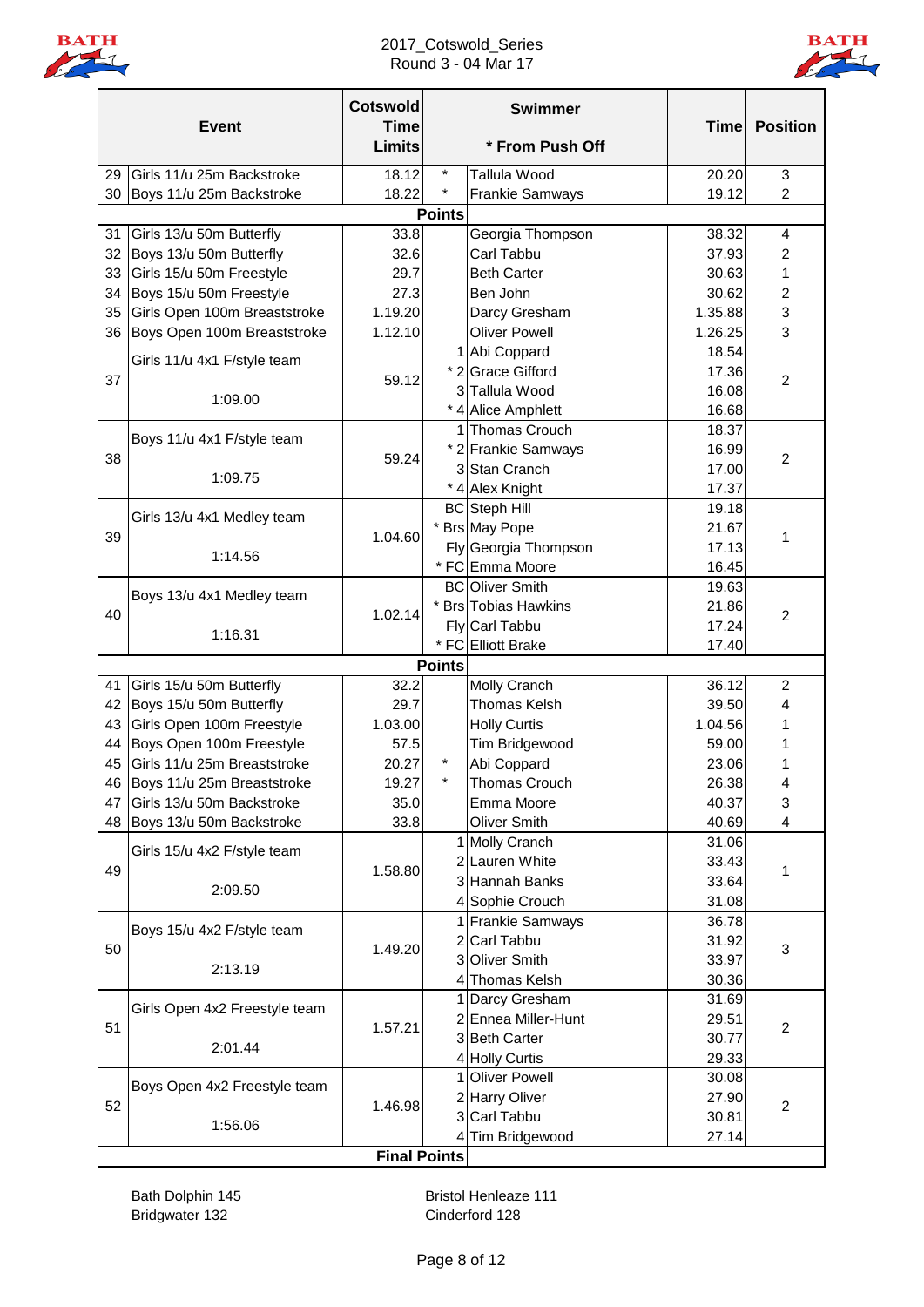

### 2017\_Cotswold\_Series Round 2 - 18 Feb 17



|    | <b>Event</b>                  | <b>Cotswold</b><br><b>Time</b><br><b>Limits</b> |               | <b>Swimmer</b><br>* From Push Off | <b>Time</b> | <b>Position</b>           |
|----|-------------------------------|-------------------------------------------------|---------------|-----------------------------------|-------------|---------------------------|
|    |                               |                                                 |               |                                   |             |                           |
| 1  | Girls 15/u 4x1 Ind. Medley    | 1.17.75                                         |               | <b>Beth Carter</b>                | 1:18.75     | 1                         |
| 2  | Boys 15/u 4x1 Ind. Medley     | 1.10.39                                         |               | Thomas Kelsh                      | 1:20.22     | $\overline{4}$            |
| 3  | Girls Open 4x1 Ind. Medley    | 1.15.51                                         |               | Molly Cranch                      | 1:19.21     | 2                         |
| 4  | Boys Open 4x1 Ind Medley      | 1.06.34                                         |               | <b>Harry Oliver</b>               | 1:10.85     | $\overline{c}$            |
| 5  | Girls 11/u 25m Freestyle      | 14.78                                           | $\star$       | <b>Grace Gifford</b>              | 16.94       | 1                         |
| 6  | Boys 11/u 25m Freestyle       | 14.81                                           |               | <b>Frankie Samways</b>            | 16.41       | 1                         |
| 7  | Girls 13/u 50m Breaststroke   | 39.1                                            |               | May Pope                          | 43.50       | 3                         |
| 8  | Boys 13/u 50m Breaststroke    | 37.6                                            |               | <b>Tobias Hawkins</b>             | 44.61       | 3                         |
| 9  | Girls 15/u 50m Backstroke     | 33.7                                            |               | Sophie Crouch                     | 37.11       | 1                         |
| 10 | Boys 15/u 50m Backstroke      | 31.1                                            |               | Carl Tabbu                        | 41.53       | 4                         |
|    |                               |                                                 | <b>Points</b> |                                   |             |                           |
| 11 | Girls Open 100m Butterfly     | 1.09.70                                         |               | <b>Holly Curtis</b>               | 1:20.04     | $\mathfrak{B}$            |
| 12 | Boys Open 100m Butterfly      | 1.03.30                                         |               | Tim Bridgewood                    | 1:10.24     | 1                         |
|    | Girls 11/u 4/1 Medley team    |                                                 |               | <b>BC</b> Sophie Jones            | 18.85       |                           |
| 13 |                               | 1.09.33                                         |               | * Brs Emily Jones                 | 25.42       | 1                         |
|    | 1:17.80                       |                                                 |               | Fly Alice Amphlett                | 16.43       |                           |
|    |                               |                                                 |               | * FC Grace Gifford                | 17.10       |                           |
|    | Boys 11/u 4/1 Medley team     |                                                 |               | <b>BC</b> Ben McLean              | 19.90       |                           |
| 14 |                               | 1.08.69                                         |               | * Brs Ralph Banks                 | 24.30       | 1                         |
|    | 1:20.57                       |                                                 |               | <b>Fly Frankie Samways</b>        | 17.40       |                           |
|    |                               |                                                 |               | * FC Daniel Smith                 | 18.97       |                           |
|    | Girls 13/u 4/1 F/style team   |                                                 |               | 1 May Pope                        | 15.97       |                           |
| 15 |                               | 57.67                                           |               | * 2 Emily McLean                  | 17.12       | 1                         |
|    | 1:03.79                       |                                                 |               | 3 Georgia Thompson                | 14.82       |                           |
|    |                               |                                                 |               | * 4 Steph Hill                    | 15.86       |                           |
|    | Boys 13/u 4/1 F/style team    |                                                 |               | 1 Tobias Hawkins                  | 14.99       |                           |
| 16 |                               | 55.07                                           |               | * 2 Oliver Smith                  | 16.59       | 1                         |
|    | 1:06.65                       |                                                 |               | 3 Daniel Adams                    | 15.34       |                           |
|    |                               |                                                 |               | * 4 Carl Tabbu                    | 15.73       |                           |
| 17 | Girls 15/u 50m Breaststroke   | 37.3                                            |               | Hannah Banks                      | 42.22       | 3                         |
| 18 | Boys 15/u 50m Breaststroke    | 34.5                                            |               | <b>Thomas Kelsh</b>               | 41.50       | 3                         |
|    | 19 Girls open 100m Backstroke | 1.09.90                                         |               | Sophie Crouch                     | 1:19.78     | $\overline{2}$            |
|    | 20 Boys open 100m Backstroke  | 1.03.90                                         |               | <b>Harry Oliver</b>               | 1:11.00     | $\overline{2}$            |
|    |                               |                                                 | <b>Points</b> |                                   |             |                           |
| 21 | Girls 11/u 25m Butterfly      | 16.16                                           | $\star$       | <b>Alice Amphlett</b>             | 17.99       | 1                         |
| 22 | Boys 11/u 25m Butterfly       | 16.39                                           | $\star$       | Ben McLean                        | 19.93       | $\overline{c}$            |
| 23 | Girls 13/u 50m Freestyle      | 31.0                                            |               | <b>Emily McLean</b>               | 34.24       | $\ensuremath{\mathsf{3}}$ |
|    | 24 Boys 13/u 50m Freestyle    | 29.6                                            |               | Daniel Adams                      | 33.73       | 1                         |
|    | Girls 15/u 4x2 Medley team    |                                                 |               | <b>BC</b> Sophie Crouch           | 38.41       |                           |
| 25 |                               | 2.12.90                                         |               | <b>Brs Hannah Banks</b>           | 41.79       | $\sqrt{2}$                |
|    | 2:28.65                       |                                                 |               | <b>Fly Molly Cranch</b>           | 35.43       |                           |
|    |                               |                                                 |               | FC Lauren White                   | 33.02       |                           |
|    | Boys 15/u 4x2 Medley team     |                                                 |               | <b>BC</b> Daniel Adams            | 41.29       |                           |
| 26 |                               | 2.02.60                                         |               | <b>Brs</b> Thomas Kelsh           | 43.14       | 4                         |
|    | 2:36.90                       |                                                 |               | Fly Carl Tabbu                    | 38.32       |                           |
|    |                               |                                                 |               | FC Oliver Smith                   | 34.15       |                           |
|    | Girls Open 4x2 Medley team    |                                                 |               | <b>BC</b> Sophie Crouch           | 38.34       |                           |
| 27 |                               | 2.11.07                                         |               | <b>Brs Hannah Banks</b>           | 42.23       | $\overline{2}$            |
|    | 2:26.47                       |                                                 |               | <b>Fly Holly Curtis</b>           | 35.15       |                           |
|    |                               |                                                 |               | FC Beth Carter                    | 30.55       |                           |
|    | Boys Open 4x2 Medley team     |                                                 |               | <b>BC</b> Harry Oliver            | 34.23       |                           |
| 28 |                               | 1.59.44                                         |               | <b>Brs Oliver Powell</b>          | 38.25       | $\sqrt{3}$                |
|    | 2:13.76                       |                                                 |               | Fly Tim Bridgewood                | 31.02       |                           |
|    |                               |                                                 |               | FC Thomas Kelsh                   | 30.24       |                           |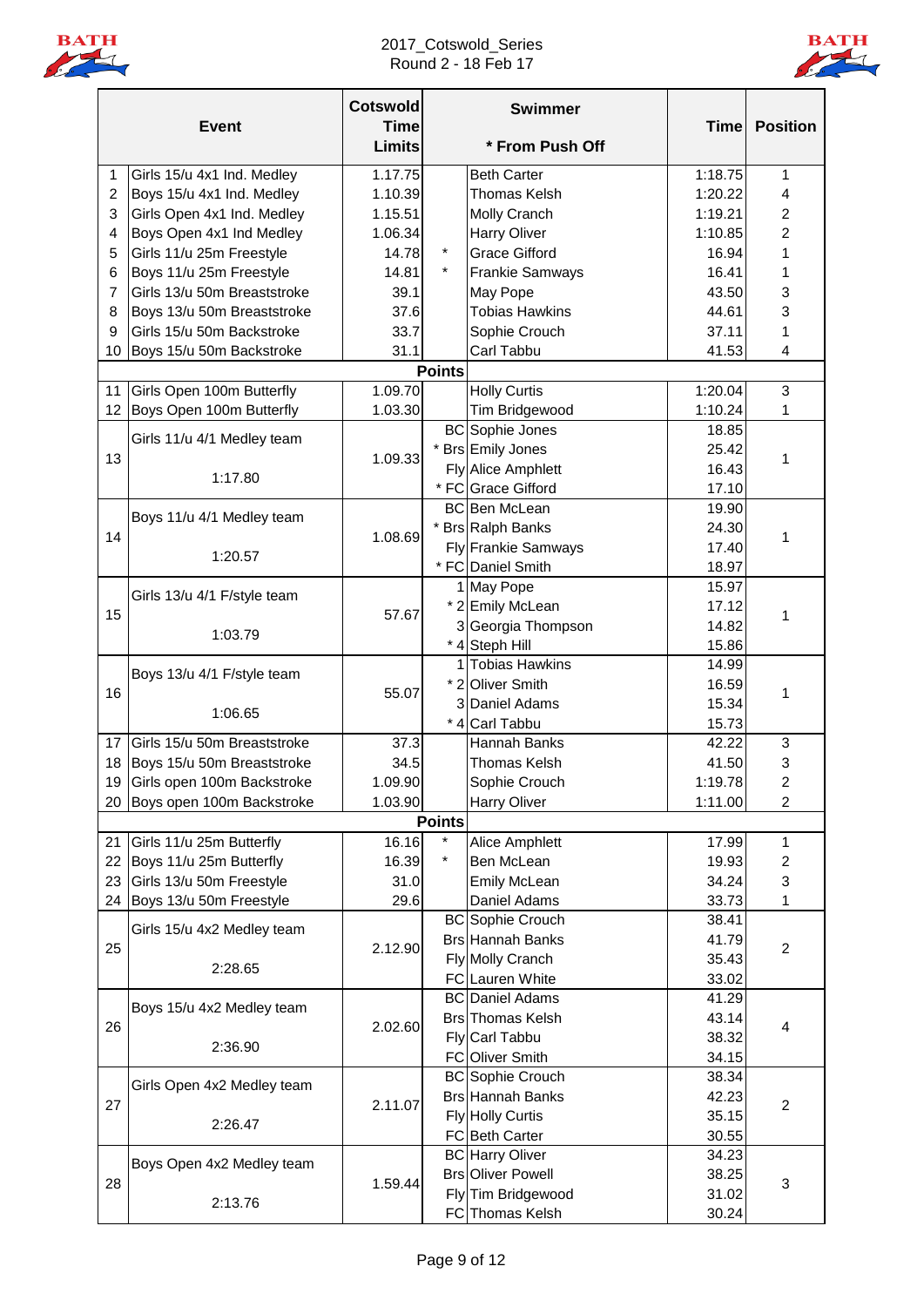

2017\_Cotswold\_Series Round 2 - 18 Feb 17



|    | <b>Event</b>                  | <b>Cotswold</b><br><b>Time</b><br><b>Limits</b> |               | <b>Swimmer</b><br>* From Push Off | <b>Time</b> | <b>Position</b> |
|----|-------------------------------|-------------------------------------------------|---------------|-----------------------------------|-------------|-----------------|
| 29 | Girls 11/u 25m Backstroke     | 18.12                                           | $\star$       |                                   | 19.61       | $\mathbf{1}$    |
| 30 |                               | 18.22                                           | $\star$       | Sophie Jones<br>Ben McLean        | 20.94       | $\overline{c}$  |
|    | Boys 11/u 25m Backstroke      |                                                 | <b>Points</b> |                                   |             |                 |
| 31 | Girls 13/u 50m Butterfly      | 33.8                                            |               | Georgia Thompson                  | 38.15       | 1               |
| 32 | Boys 13/u 50m Butterfly       | 32.6                                            |               | Carl Tabbu                        | 38.77       | 3               |
| 33 | Girls 15/u 50m Freestyle      | 29.7                                            |               | <b>Beth Carter</b>                | 30.77       | 1               |
| 34 | Boys 15/u 50m Freestyle       | 27.3                                            |               | <b>Thomas Kelsh</b>               | 30.75       | 2               |
| 35 | Girls Open 100m Breaststroke  | 1.19.20                                         |               | Hannah Banks                      | 1:30.02     | $\overline{c}$  |
| 36 | Boys Open 100m Breaststroke   | 1.12.10                                         |               | <b>Oliver Powell</b>              | 1:26.76     | 4               |
|    |                               |                                                 |               | 1 Emily Jones                     | 16.40       |                 |
|    | Girls 11/u 4x1 F/style team   |                                                 |               | * 2 Grace Gifford                 | 17.29       |                 |
| 37 |                               | 59.12                                           |               | 3 Sophie Jones                    | 15.81       | 1               |
|    | 1:06.24                       |                                                 |               | * 4 Alice Amphlett                | 16.74       |                 |
|    |                               |                                                 |               | 1 Daniel Smith                    | 18.78       |                 |
|    | Boys 11/u 4x1 F/style team    |                                                 |               | * 2 Frankie Samways               | 17.43       |                 |
| 38 |                               | 59.24                                           |               | 3 Ralph Banks                     | 17.68       | 1               |
|    | 1:11.99                       |                                                 |               | * 4 Ben McLean                    | 18.10       |                 |
|    |                               |                                                 |               | <b>BC</b> Steph Hill              | 19.60       |                 |
|    | Girls 13/u 4x1 Medley team    |                                                 |               | * Brs May Pope                    | 21.90       |                 |
| 39 |                               | 1.04.60                                         |               | Fly Georgia Thompson              | 17.10       | $\overline{2}$  |
|    | 1:15.78                       |                                                 |               | * FC Emily McLean                 | 17.18       |                 |
|    |                               |                                                 |               | <b>BC</b> Daniel Adams            | 19.61       |                 |
|    | Boys 13/u 4x1 Medley team     |                                                 |               | * Brs Tobias Hawkins              | 22.64       |                 |
| 40 |                               | 1.02.14                                         |               | Fly Carl Tabbu                    | 16.96       | $\overline{2}$  |
|    | 1:16.37                       |                                                 |               | * FC Oliver Smith                 | 17.16       |                 |
|    |                               |                                                 | <b>Points</b> |                                   |             |                 |
| 41 | Girls 15/u 50m Butterfly      | 32.2                                            |               | Molly Cranch                      | 36.21       | 3               |
| 42 | Boys 15/u 50m Butterfly       | 29.7                                            |               | Carl Tabbu                        | 38.94       | 4               |
| 43 | Girls Open 100m Freestyle     | 1.03.00                                         |               | <b>Holly Curtis</b>               | 1:05.16     | 1               |
| 44 | Boys Open 100m Freestyle      | 57.5                                            |               | Tim Bridgewood                    | 59.94       | 3               |
| 45 | Girls 11/u 25m Breaststroke   | 20.27                                           | $\ast$        | <b>Emily Jones</b>                | 25.48       | 4               |
|    | 46 Boys 11/u 25m Breaststroke | 19.27                                           |               | <b>Ralph Banks</b>                | 24.52       | 3               |
| 47 | Girls 13/u 50m Backstroke     | 35.0                                            |               | Steph Hill                        | 39.39       | 3               |
| 48 | Boys 13/u 50m Backstroke      | 33.8                                            |               | Oliver Smith                      | 40.41       | DQ              |
|    |                               |                                                 |               | 1 Molly Cranch                    | 32.22       |                 |
|    | Girls 15/u 4x2 F/style team   |                                                 |               | 2 Sophie Crouch                   | 32.38       |                 |
| 49 |                               | 1.58.80                                         |               | 3 Hannah Banks                    | 34.18       | $\overline{2}$  |
|    | 2:11.54                       |                                                 |               | 4 Lauren White                    | 32.76       |                 |
|    |                               |                                                 |               | 1 Thomas Kelsh                    | 31.31       |                 |
| 50 | Boys 15/u 4x2 F/style team    | 1.49.20                                         |               | 2 Oliver Smith                    | 34.78       | $\overline{2}$  |
|    |                               |                                                 |               | 3 Carl Tabbu                      | 31.31       |                 |
|    | 2:11.75                       |                                                 |               | 4 Daniel Adams                    | 34.35       |                 |
|    |                               |                                                 |               | 1 Molly Cranch                    | 32.57       |                 |
| 51 | Girls Open 4x2 Freestyle team | 1.57.21                                         |               | 2 Sophie Crouch                   | 33.32       | 1               |
|    | 2:05.77                       |                                                 |               | 3 Beth Carter                     | 30.52       |                 |
|    |                               |                                                 |               | 4 Holly Curtis                    | 29.36       |                 |
|    | Boys Open 4x2 Freestyle team  |                                                 |               | 1 Oliver Powell                   | 30.14       |                 |
| 52 |                               | 1.46.98                                         |               | 2 Thomas Kelsh                    | 30.31       |                 |
|    | 1:56.41                       |                                                 |               | 3 Harry Oliver                    | 28.31       | $\sqrt{3}$      |
|    |                               |                                                 |               | 4 Tim Bridgewood                  | 27.45       |                 |
|    |                               | <b>Final Points</b>                             |               |                                   |             |                 |

Bath Dolphin 148 Brockworth 133 Bristol Penguins 137 Cwmbran 99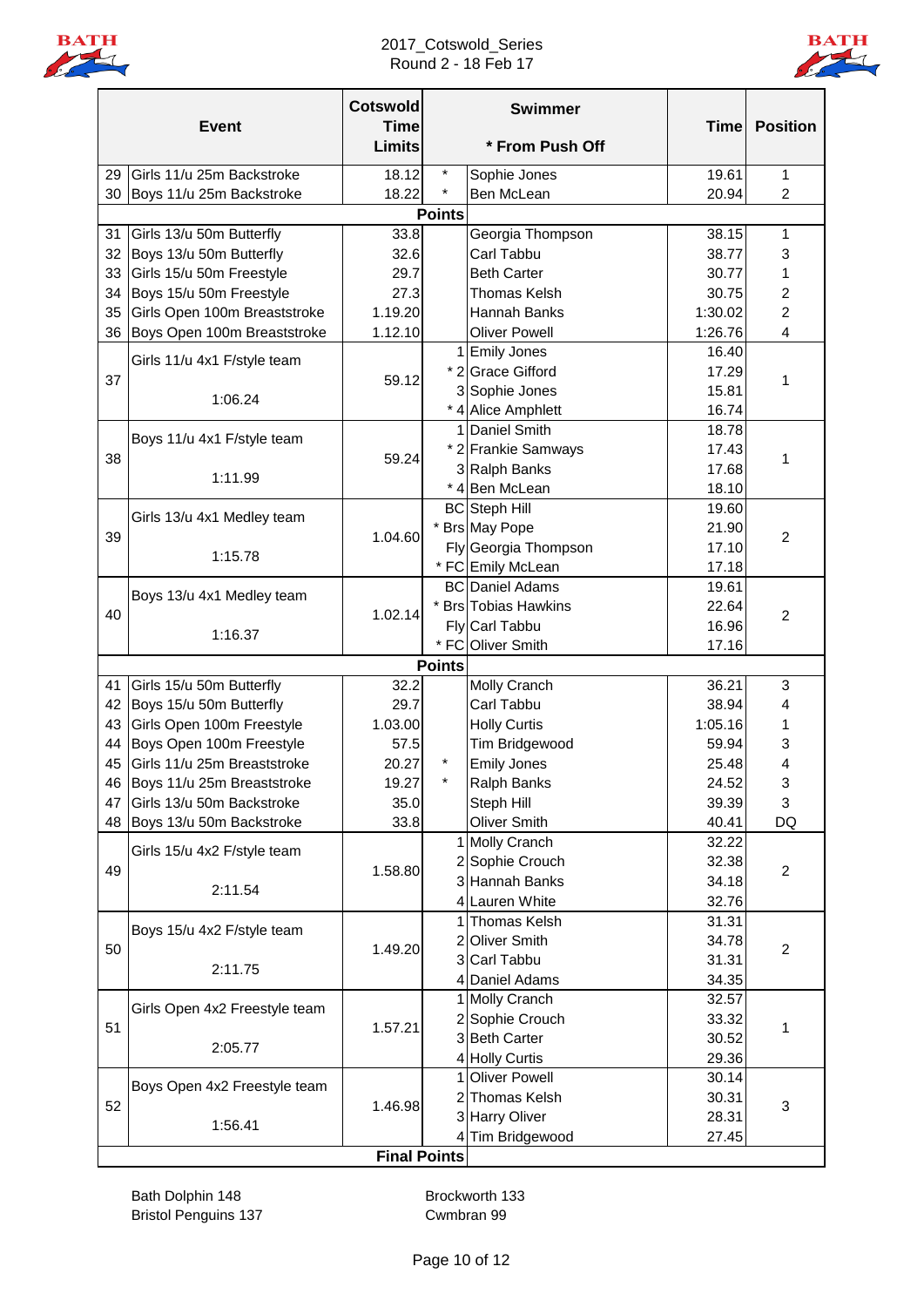

### 2017\_Cotswold\_Series Round 1 - 14 Jan 17



|                | <b>Event</b>                  | <b>Cotswold</b><br><b>Time</b><br><b>Limits</b> |               | <b>Swimmer</b>           | <b>Time</b> | <b>Position</b> |
|----------------|-------------------------------|-------------------------------------------------|---------------|--------------------------|-------------|-----------------|
| 1              | Girls 15/u 4x1 Ind. Medley    | 1.17.75                                         |               | Molly Cranch             | 1.20.56     | 1               |
| $\overline{c}$ | Boys 15/u 4x1 Ind. Medley     | 1.10.39                                         |               | Ben John                 | 1.16.28     | 1               |
| 3              | Girls Open 4x1 Ind. Medley    | 1.15.51                                         |               | Rebecca Waters           | 1.21.00     | $\overline{c}$  |
| 4              | Boys Open 4x1 Ind Medley      | 1.06.34                                         |               | <b>Harry Oliver</b>      | 1.12.59     | 3               |
| 5              | Girls 11/u 25m Freestyle      | 14.78                                           |               | Charlotte Lang           | 16.66       | 1               |
| 6              | Boys 11/u 25m Freestyle       | 14.81                                           |               | <b>Ralph Banks</b>       | 16.85       | 1               |
| 7              | Girls 13/u 50m Breaststroke   | 39.1                                            |               | May Pope                 | 44.12       | 1               |
| 8              | Boys 13/u 50m Breaststroke    | 37.6                                            |               | Carl Tabbu               | 43.78       | 2               |
| 9              | Girls 15/u 50m Backstroke     | 33.7                                            |               | Sophie Crouch            | 37.34       | $\overline{c}$  |
| 10             | Boys 15/u 50m Backstroke      | 31.1                                            |               | Ben John                 | 39.97       | 3               |
|                |                               |                                                 | <b>Points</b> |                          |             |                 |
| 11             | Girls Open 100m Butterfly     | 1.09.70                                         |               | Darcy Gresham            | 1.22.50     | $\mathbf{1}$    |
| 12             | Boys Open 100m Butterfly      | 1.03.30                                         |               | Tim Bridgewood           | 1.11.91     | $\overline{2}$  |
|                | Girls 11/u 4/1 Medley team    |                                                 |               | <b>BC</b> Sophie Jones   | 19.47       |                 |
| 13             |                               | 1.09.33                                         |               | <b>Brs Abi Coppard</b>   | 23.23       | 1               |
|                | 1:20.12                       |                                                 |               | Fly Emily Jones          | 19.42       |                 |
|                |                               |                                                 |               | FC Charlotte Lang        | 18.04       |                 |
|                | Boys 11/u 4/1 Medley team     |                                                 |               | <b>BC</b> Stan Cranch    | 23.21       |                 |
| 14             |                               | 1.08.69                                         |               | <b>Brs Ralph Banks</b>   | 23.82       | 1               |
|                |                               |                                                 |               | Fly Ben Maclean          | 19.11       |                 |
|                | 1:25.25                       |                                                 |               | <b>FC</b> Daniel Smith   | 19.17       |                 |
|                | Girls 13/u 4/1 F/style team   |                                                 |               | 1 May Pope               |             |                 |
| 15             |                               | 57.67                                           |               | 2 Emily Maclean          |             | 3               |
|                | 1:07.28                       |                                                 |               | 3 Steph Hill             | 16.08       |                 |
|                |                               |                                                 |               | 4 Emma Moore             | 16.35       |                 |
|                | Boys 13/u 4/1 F/style team    |                                                 |               | 1 Elliott Brake          | 17.67       |                 |
| 16             |                               | 55.07                                           |               | 2 Daniel Adams           | 16.77       | $\overline{c}$  |
|                | 1:06.22                       |                                                 |               | 3 Oliver Smith           | 16.28       |                 |
|                |                               |                                                 |               | 4 Carl Tabbu             | 15.34       |                 |
| 17             | Girls 15/u 50m Breaststroke   | 37.3                                            |               | Hannah Banks             | 42.22       | 1               |
| 18             | Boys 15/u 50m Breaststroke    | 34.5                                            |               | <b>Oliver Smith</b>      | 49.85       | 4               |
|                | 19 Girls open 100m Backstroke | 1.09.90                                         |               | Rebecca Waters           | 1.23.41     | 3               |
|                | 20 Boys open 100m Backstroke  | 1.03.90                                         |               | <b>Harry Oliver</b>      | 1.12.25     | $\overline{2}$  |
|                |                               |                                                 | <b>Points</b> |                          |             |                 |
| 21             | Girls 11/u 25m Butterfly      | 16.16                                           |               | <b>Emily Jones</b>       | 18.88       | 3               |
| 22             | Boys 11/u 25m Butterfly       | 16.39                                           |               | Ben Maclean              | 19.10       | 1               |
| 23             | Girls 13/u 50m Freestyle      | 31                                              |               | <b>Emily Maclean</b>     | 34.59       | 3               |
| 24             | Boys 13/u 50m Freestyle       | 29.6                                            |               | <b>Oliver Smith</b>      | 35.06       | 3               |
|                | Girls 15/u 4x2 Medley team    |                                                 |               | <b>BC</b> Sophie Crouch  | 38.20       |                 |
| 25             |                               | 2.12.90                                         |               | <b>Brs Hannah Banks</b>  | 41.80       | 1               |
|                | 2:28.78                       |                                                 |               | Fly Molly Cranch         | 37.07       |                 |
|                |                               |                                                 |               | FC Beth Carter           | 31.70       |                 |
|                | Boys 15/u 4x2 Medley team     |                                                 |               | BC Ben John              |             |                 |
| 26             |                               | 2.02.60                                         |               | <b>Brs Oliver Smith</b>  |             | 0               |
|                | Did Not Swim                  |                                                 |               | Fly Carl Tabbu           |             |                 |
|                |                               |                                                 |               | <b>FC</b> Daniel Adams   |             |                 |
|                | Girls Open 4x2 Medley team    |                                                 |               | <b>BC</b> Darcy Gresham  | 38.55       |                 |
| 27             |                               | 2.11.07                                         |               | <b>Brs Hannah Banks</b>  | 41.80       | 1               |
|                | 2:27.22                       |                                                 |               | <b>Fly Holly Curtis</b>  | 35.39       |                 |
|                |                               |                                                 |               | FC Rebecca Waters        | 31.45       |                 |
|                | Boys Open 4x2 Medley team     |                                                 |               | <b>BC</b> Harry Oliver   | 32.90       |                 |
| 28             |                               | 1.59.44                                         |               | <b>Brs Oliver Powell</b> | 38.40       | $\overline{c}$  |
|                | 2:12.59                       |                                                 |               | Fly William Holmes       | 33.22       |                 |
|                |                               |                                                 |               | FC Tim Bridgewood        | 27.35       |                 |